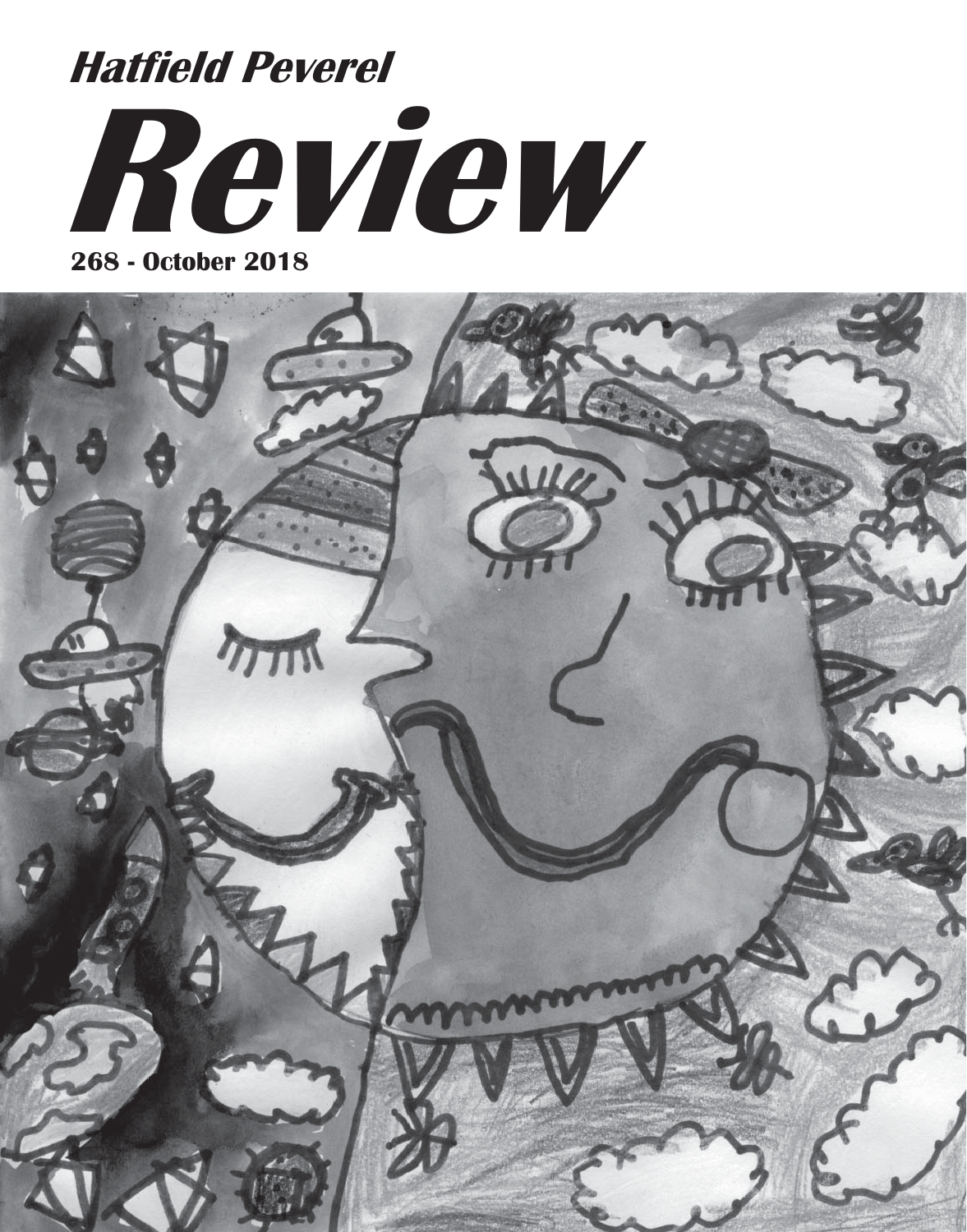

## **Hatfield Peverel Review**

Hatfield Peverel Parish Council publication. Opinions expressed are not necessarily those of the Council.

The editors are Jackie and Ken Earney. Contributions to 59 Willow Crescent, by email to kenearney@hotmail.com or by phoning 01245 381235.

#### **Contents**

| Stonepath, Gleneagles Inquiry/            |    |
|-------------------------------------------|----|
| Poppy Appeal/NDP update                   | 3  |
| Allotments/Autumn Show                    | 4  |
| St Andrews Lunch Club/Bus stop changes 5  |    |
| Parish Council news                       | 6  |
| Hilary retires from Nursery/Library       | 7  |
| Time for a good film                      | 8  |
| 1st Hatfield Peverel Scout Group          | 9  |
| Wine Club/village happenings              | 10 |
| Hadfelda WI/Samaritans Purse              | 11 |
| (Operation Christmas Child)               |    |
| What's on in 2019? PC events committee 12 |    |
| <b>Hatfield Peverel Walkers</b>           | 13 |
| Anglia Singers/U3A/Table Tennis           | 14 |
| Midday assistants wanted                  |    |
| Winners all - Bowls/Cricket Club          | 15 |
| St Andrews/Mother's Union                 | 16 |
| Methodist Church and new venture          | 17 |
| Junior School Book Fair/WEA               | 18 |
| Telephone numbes/Parish Council           | 19 |
| Open Day for Hatfield Peverel Schools     | 20 |

#### **Copy for the December issue by Friday, 16th November please.**

## **Local events and happenings round and about**

## **Diary Dates**

PC events/village hall diary events page 12 Churches diary dates, including new Reality Church, pages 16, 17

#### **October**

- 18 Folk Dance Club
- 24 Hadfelda WI
- 25 Hatfield Peverel Walkers
- 27 11 November Poppy collection begins

#### **November**

- 1 Folk Dance Club
- 3 Coffee morning at St Andrews at 10am and annual toy sale run by Edward Bear
- 3 Bonfire and Fireworks, Cricket Club p 15
- 4 Craft market, village hall p 12
- 5 Parish Council meeting, village hall
- 6 WEA Autumn lecture 'The Home Front' p 18
- 7 Flower Club
- 7 Horticultural Society AGM
- 10 Methodist Church coffee morning 10am
- 14 Wine Club
- 15 Folk Dance Club
- 21 Schools Open Day, back page
- 24/25 Helen Rollason Christmas gift/foodfayre p10
- 28 Hadfelda WI
- 29 Hatfield Peverel Walkers
- 29 Folk Dance Club

#### **December**

- 1 Christmas coffee morning in St Andrews, mince pies and mulled wine
- 3 Parish Council meeting, village hall

*Year 2 Infants have been looking at Light and Dark, illustrated beautifully by Ella on our front cover. Their studies included a visit to the Planetarium.*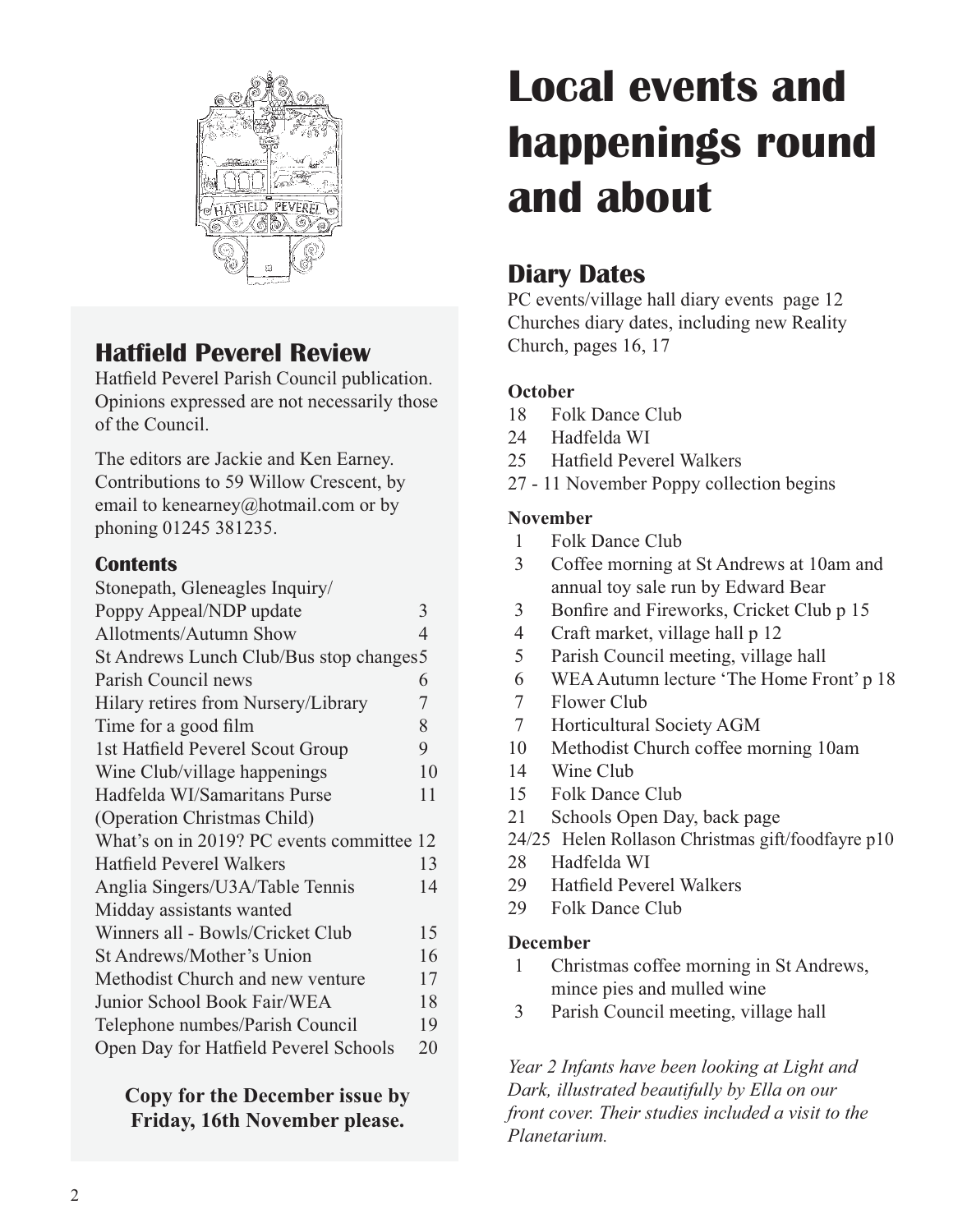## **Enjoy this wonderful weather, winter is on its way**

I walked across the playing field in the sunshine this morning to collect our newspaper having rescued my sandals, already in hibernation for the winter. Stepping out from the cool belt of trees round the pond it was like mid-summer, the sun already warm on my face, and being an hour later there was a new set of walkers on the beat. Some perhaps taking a different route to the bus stop or station, others free to chat having dropped their youngsters off at school. We put the world to rights, as you do.

And there were new dogs too, barking, dashing about chasing sticks - and coming up to have a sniff. I headed for home when I remembered an errand which would keep me out in the sunshine for a few more minutes. Nobody was in when I knocked at the door. You know that feeling when you are expecting someone to answer and they don't. Are they lurking behind the curtains, not wanting to see you? Have they washed their hair?. It's not your business but where are they?

I continue on my way, the sky is cloudless, the birds are singing. 'You've been a long time', says a voice.

## **Stonepath Meadow and Gleneagles inquiry - ministerial call-in**

It was reported at the parish council meeting on Monday 1 October that the Secretary of State's decision<br>regarding the planning applications for Stonepath Meadow and Gleneagles, expected on Wednesday 3 **Tregarding the planning applications for Stonepath Meadow and Gleneagles, expected on Wednesday 3** October, has now been delayed until on or before 20 November 2018. This is due to the recent publication of revised guidance on how councils should assess their housing need, and a recent publication from the Office of National Statistics of new household projections for England (*see: https://commonslibrary. parliament.uk/social-policy/housing/housing-targets-can-we-predict-future-need/*). It is another delay that possibly may (or may not) be to our advantage rather than the developers. There will be more to report in the December Review.

## **Neighbourhood Development Plan (NDP) still in the course of examination**

sicussions are ongoing between the Examiner, Natural England (NE), Braintree District Council (BDC) and our Consultant following the recent judgement of the Court of Justice of the European Union (CJEU) in the case of People over Wind & Sweetman, and the allocation of the Arla site.

Currently a response is awaited from NE for a specific question asked by the Examiner, and BDC await confirmation of NE's position following recent consultation on the Non Statutory Appropriate Assessment document that was prepared for the NDP.

It is anticipated that the Habitat Regulation Assessment and the Strategic Environmental Assessment will need to be updated, and that the examination will proceed, after further consideration, to a satisfactory completion

## **Royal British Legion Poppy Appeal 2018**



**Peter Archer, Branch Secretary 01245 381286**

#### **27 October - 11 November**

The Poppy Appeal this year commemorates 100 years since the end of World War 1. House to house and static collections officially begin on Saturday 27 October.

Help is needed to support the Poppy Appeal. Due to a serious accident whilst I was away on holiday in Germany this Summer, I am very restricted to what I can do, and I will have problems distributing collection trays and boxes for this year. **Therefore, if anyone can help, all assistance would be very gratefully received.**

**Please remember that on Sunday, 11 November, the Remembrance Service will take place at St. Andrews Church at 3pm.**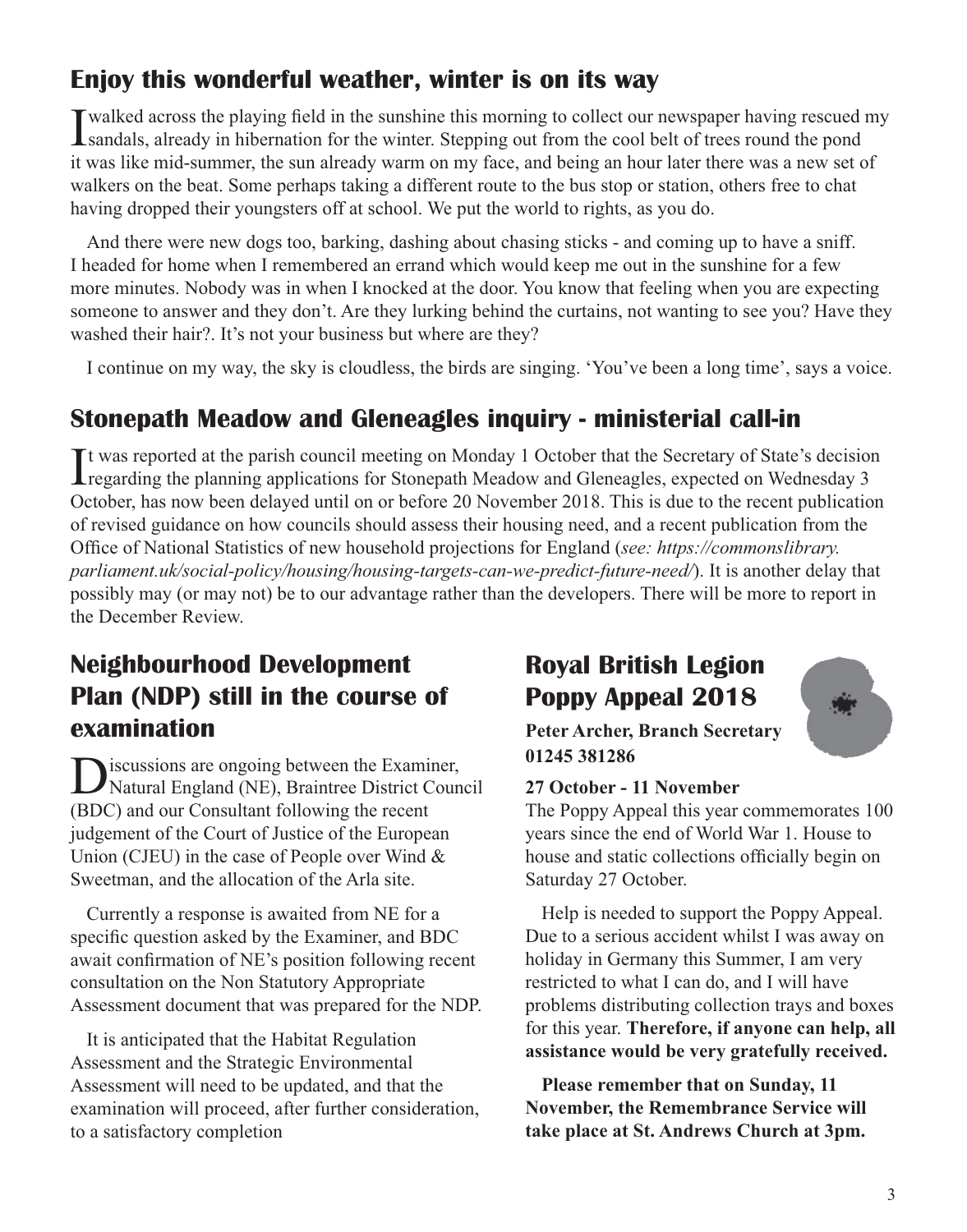## **Warmer days suggest Summer is reluctant to end. Cooler days indicate Fall is just around the corner**

**Drew Price HPAA New-Site letting officer www.hpaa.org.uk**



 $\bigcap$  easonally, it can be both confusing and with changing colours, the best of all worlds. The Harvest is mostly finished and despite ten weeks of unrelenting heat of summer,

most crops have done well in the unusual dry spell. Over at the allotment sites, we are planning for next year, preparing orders from our seed catalogues and including thoughts on new crops and varied things to grow.

We're always engaged in the automatic and never-ending battle against weeds and clearing things out for a clean winter garden. In your own gardens around home this is a good time to tidy up, as well as pruning and trimming bushes and trees or moving them, with an eye as to how you'd like your garden to look next year. For example, larger flowers or bushes in the back and progressively smaller ones toward the front. If you have had a successful season in your own garden, have recently retired and looking for a bit more to fill your days, or just looking for some fellow gardeners with whom to share ideas and stories, both our sites have limited availability. **Please call Simon Reed at 07990 580985 for the old site by the church or Drew Price at 07803 615062 for the new site by the Scout HQ. We'll happily show you round.**

**Now is a great time to get a jump-start on 2019** by planting spring bulbs and sowing onions and garlic etc. Contact Simon or myself for catalogues and best prices on your personal seed orders for you, friends, family or neighbours. Our prices always beat those on the high street and we'd love to help you out.

Wishing you a mild winter and the joy of your garden, Drew Price Email: chairman@hpaa.org.uk

*"Winter is an etching, spring a watercolour, summer an oil painting, and autumn a mosaic of them all."* – Stanley Horowitz. *"Autumn is a second spring when every leaf is a flower."* – Albert Camus.

## **A warm welcome to the many visitors and friends at our Village Show**

**Horticultural Society, publicity Trina Butcher, 01245 380532**

#### **Visitors up, entries down at the Autumn Show in September**

The weather always has a lot to answer<br>for but gardeners this year (most of them anyway) were particularly unlucky. Flowers out before their time, - too big, too small, vegetables drowned or scorched. Any true gardener will tell you, 'that's what growing things is all about!'

We hope our visitors enjoyed themselves and will come again. For programme details ring Trina, her number is at the top of this article.

#### **Autumn Show results**

Beddow Cup I (vegetables and fruit) Alan Butcher. The Society Cup K (chrysanthemums), the

Society Cup L (dahlias) and the Roy Turner Cup K (best exhibit, class 50 to 57) Dennis Wakefield. Best dahlia individual exhibit £10 prize Dennis Dawson. Rose Plaque (other flowers) Hedley Janes. Jacques Vinall Cup Mary Brann/Mike Jollands.

Begonia competition Les Brann. Bowl Trophy (cookery) and Pecan Cinnamon Bun - £10 prize - Janet Emberson. Kynaston Trophy (handicrafts) Virginia Strange. Gilder Cup (children's) not awarded. Shutter Trophy (photography) Irene McIlroy. Banksian Medal highest prize money (sections I,K,L,M) Dennis Dawson. Potato competition £10 David Platts. Best Tray £10 Dennis Dawson. Best Vase £10 Trina Butcher

#### **Awards**

Diploma of Excellence in Horticulture Section 1 Alan Butcher. Certificate of Merit best individual exhibit in Section O (handicrafts) Pauline Jollands. There were no awards in the children's sections. Certificate of Merit Section P (photography), Les Brann.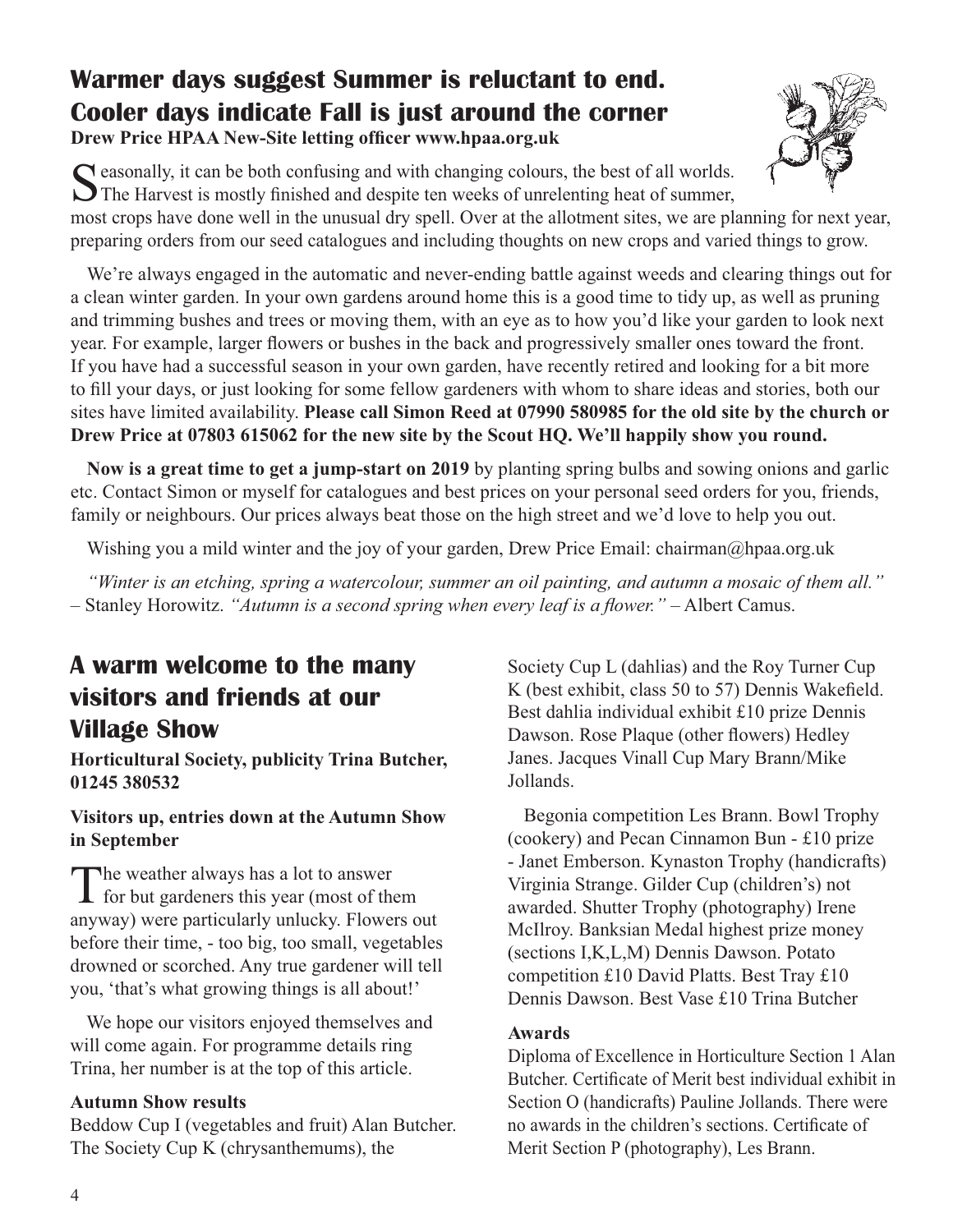#### **Spring bulb competition**

Winner of the 2018 bulb competition was Jenny Clemo. If you missed out on bulbs for the 2019 competition you can get them at the AGM on 7 November.

#### **AGM - 7 November**

Are you the owner of a winning pumpkin or marrow? These will be weighed at the AGM: the heaviest pumpkin wins the Challenge Trophy, the heaviest marrow the Challenge Plaque. You'll be eating pumpkin and marrow pies - or soup - forever!

**Useful tip**: sow your sweet pea seeds in a cold frame or greenhouse now. Protect from frost and wait for results.



*The photographic competition at the show was a delight with many excellent entries. Above is the winner in the transport section taken by Irene McIlroy*

## **St Andrews Lunch Club and Home Visitors**

If you have lost a loved one or live on your own<br>and are finding life a bit empty you might like **T** f you have lost a loved one or live on your own to consider one of the following.

 A friendly chat with one of our home visitors at your convenience.

 Join us for the Lunch Club held on the second Tuesday of the month in the Church hall. We meet at mid-day for tea/coffee before lunch at 12.30pm. The two-course meal costs £4. You will meet old friends and make new ones.

 Enjoy soup and sandwiches and a chat on the fourth Tuesday of the month between 12 noon and 2pm. Cost is £2.50. Tell your friends.

Transport can be arranged for both the luncheon club and soup and sandwiches.

**For further information on any of the above or to reserve a place please contact Belinda Hull on 01376 512540, mobile 07854 122728.**

## **How changes to bus stops in Colchester may affect you**

 $\sum$   $\sum$   $\sum$  have been notified that as from Sunday  $\bf{V}$  21 October there will be various changes to the stops used by individual bus routes passing through, or terminating in, the centre of Colchester. Bus users should be aware that their bus may not stop in the same places as it does at present, and there may be fewer stops used by some routes in the town centre. There may also be some changes to the exact departure points at the 'bus station' in Osborne Street. Further details available from 5 October at https://www. essexhighways.org/getting-around/bus.aspx

#### **Travel by Bus in Essex,** Essex County Council

In this section you will find information about bus services in Essex, including operator information,



routes, timetables, fares, tickets and other passes www.essexhighways.org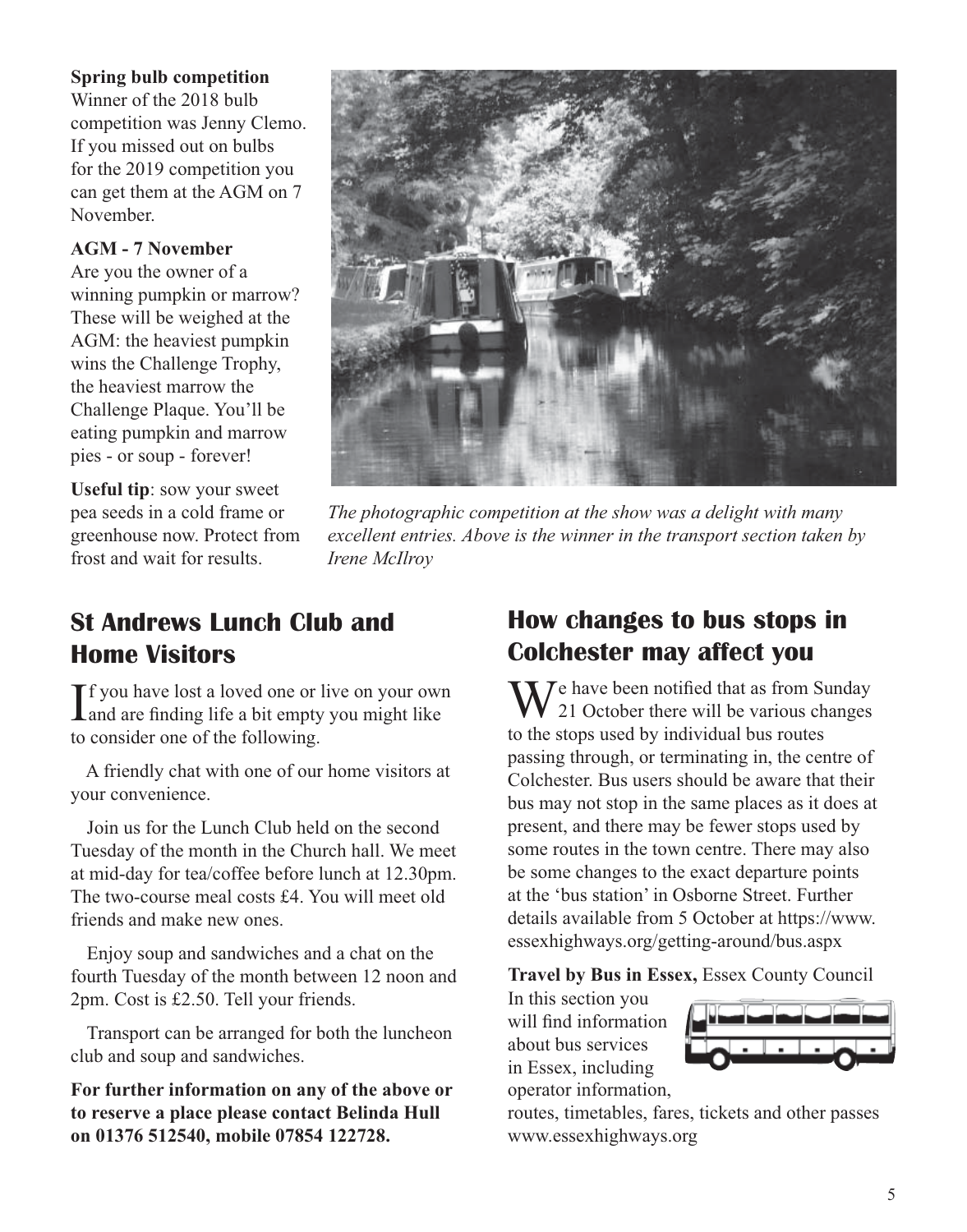## **Parish Council news**

**Sarah Gaeta, Clerk to the Parish Council Parish Council Office, Community Association Village Hall, Maldon Road, Hatfield Peverel, CM3 2HP Tel 01245 382865. Email: parishclerk@hatfieldpeverelpc.com**

**The Parish Council is recruiting for two Special Constables to patrol the village. If you or someone you know is interested in applying, please visit: https://www.essex.police.uk/join-the-police/special-constabulary/hatfieldpeverel-community-special-constables/** 



From October 2018, all planning applications will be considered at the monthly full Council meetings.

#### **The following applications have recently been made**

Two storey side extension at 1 Redlynch Cottages, Maldon Road (new application). Application for nonmaterial amendment following grant of planning permission 18/00880/FUL at 1 Denham Cottages, Ulting Road. Application for non-material amendment following grant of planning permission 18/00589/FUL at 11 The Green. Single storey side, single storey rear and front porch extensions at Witham News, 8 Glebefield Road. Application for a variation of conditions 5, 6 and 9 of planning permission 16/02096/ OUT at Arla Dairy, Station Road. Application for a Lawful Development Certificate for a proposed loft conversion at 31 Priory Farm Road.

Proposed extensions to existing public house, landscaping and parking arrangements at The Sportsmans Arms, Sportsmans Lane. Two storey rear extension at Brickfield Cottage, Nounsley Road. Application for approval of details reserved by conditions 3 and 7 of planning approval 15/01186/FUL at Willowmead Nursing Home, Wickham Bishops Road. Single storey side extension at 39 Willow Crescent. Two storey side and single storey front extension at 68 New Road. Enlargement of dormers, two storey rear extension and partial conversion of garage at Homeside, Maldon Road. Internal alterations/refurbishment of existing outbuildings and replacement with accommodation suites for guests at Hatfield Place, The Street. Removal of existing 1950s fire place and install new wood burning stove at 2 Priory Lodge, Church Road. Removal of existing window and replace with disabled door access at Cardfields Residential Centre, Bumfords Lane.

#### **Please note, these applications may have been granted, withdrawn or refused by the time of printing.**

#### **The following applications have recently been granted**

Side store and rear extension at 73 Church Road. Single storey front extension at 22 Rookery Close. Part garage conversion at 12 Ingelrica Avenue. Front extension at Woodside, Terling Road. Two storey side extension at 1 Redlynch Cottages, Maldon Road.

Change of use of former Salvation Army offices to children's day nursery, Maldon Road. Change of use of ground floor shop use to office use at the Honeypot Convenience Store, The Street. Single storey side extension at 5 Laburnum Way. Two storey side extension and single storey rear extension at 1 Denham Cottages, Ulting Road. Approval of details reserved by condition no. 16 of 15/00962/FUL at land at St Andrew's Road.

**Tree works** – reduce extra long growth at 19 Woodham Drive; lift low canopy at The Old Vicarage, The Pines.

**Website** Don't forget you can view all Parish Council news on their website which can be found at: http:// www.essex.info.net/hatfieldpeverel/

#### **The next meetings of the Parish Council will be on Monday 5 November and Monday 3 December.**

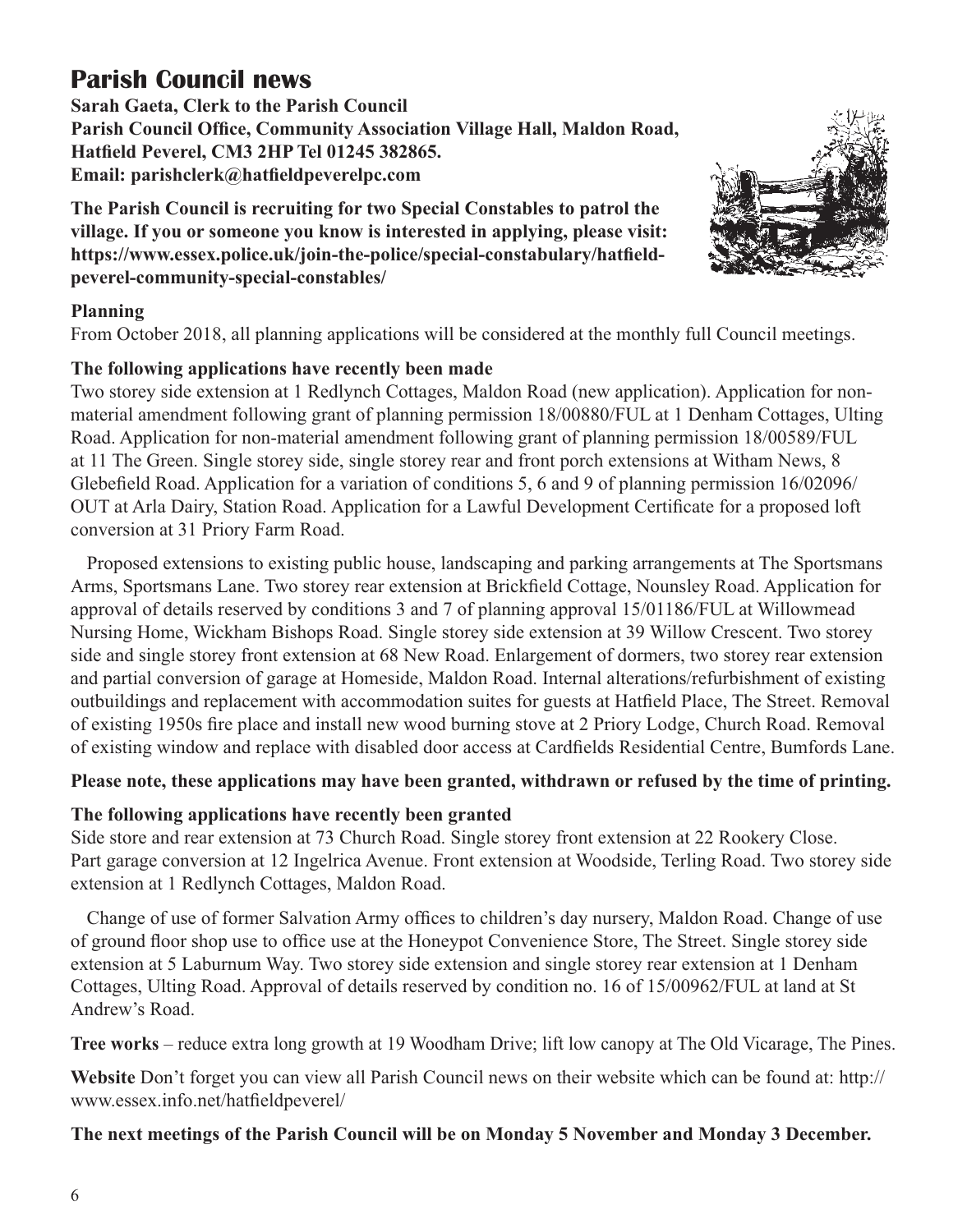## **Happy retirement, Hilary**



In July Hatfield Peverel Nursery said a very sad good bye to<br>Hilary who has left us to enjoy a well earned retirement. She Hilary who has left us to enjoy a well earned retirement. She will be greatly missed and I'm sure there are many families that Hilary has had an impact on, whether from a kind and supportive word, or a cuddle for an upset child. Nicola has taken over Hilary's role to which she will bring her own qualities.

This term nursery and pre-school have swapped ends to be able to provide a more enabling environment. We have welcomed our new children and their families into nursery - we are sure they will enjoy their time with us. We have been talking and drawing pictures about **the contract of the contract our families and really getting to know** each other.

At the end of October we are having a Grandparents week where the children invite their grandparents to come and play. We have also been talking about the Harvest and the children have been kind enough to bring us some food which we are donating to Witham Food Bank.





The nursery is managed by Belinda Wakelin who has a BA degree in Early Years and holds Early Years Professional Status with a well qualified staff team. **As well as the nursery we run sessions before and after school for children up to the age of eight years old. For availability of spaces please telephone 01245 382450.**



*Thank you Hilary for your help with the children's pictures over many years, Jackie*

## **Exciting things coming to your library**

**Cathy Etheridge cathy1etheredge@aol.com or telephone 01245 381553**



#### **Craft Group**

We meet **every Thursday 1.30 until 3.30pm.** We are producing some rather nice crafts but we need a few more members. You don't have to be an expert, bring along anything you are interested in. We are always open to new ideas.

#### **Family History Group**

We have had a fantastic response to this group and are looking forward to our **first meeting on Wednesday 17 October at 10 am.** It's not too late to join us so give me a call if you are interested. We will continue to meet on the third Wednesday of the month 10 am.

#### **Scrabble**

If there are any scrabble addicts out there keen to play regularly, I would love to hear from you. It is suggested we meet in the library once a month. If you are interested give me a call.

#### **Library times**

Tuesday, Thursday 1 - 5pm Wednesday, Saturday 9am - 1pm

**Do call in and see us: have a look round and see what is going on - we would welcome you, we don't want to loose our libra**ry.

## **This week is library week**

**Monday to Saturday, 8 October to 13 October,** on library open days, there is an exhibition of paintings and demonstrations of Crochet in Colour. Everyone welcome.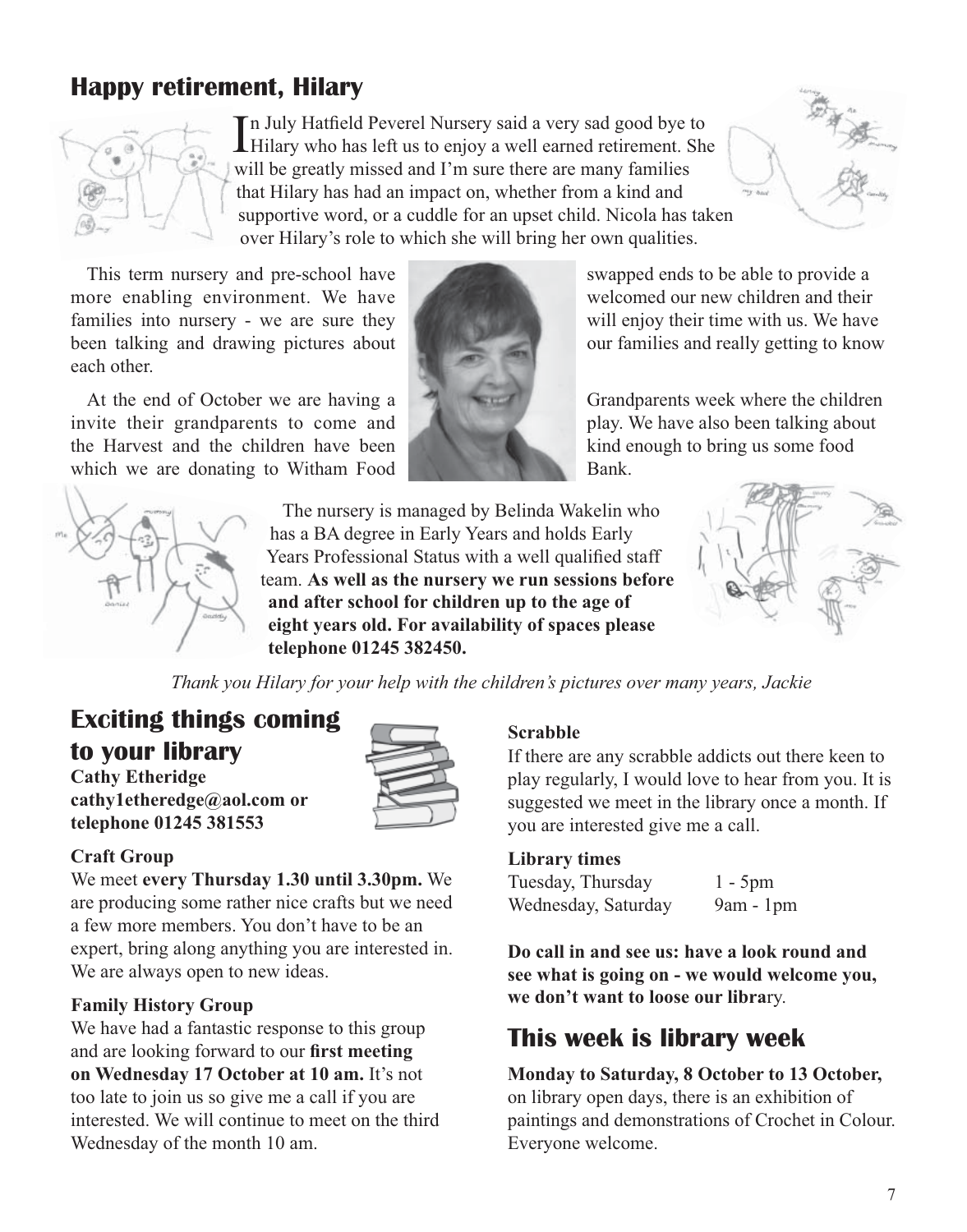## **Evenings are drawing in, time for a good film**

**Maldon Film Club, Maldon Town Hall www.maldonfilmclub.info, or visit Maldon Tourist Office, phone 01621 869340**

The club opened in September after the summer **L** break. Films on every other Tuesday (until year end)- doors open at 7.15pm, film starts at 8pm

**Tuesday 23 October A Fantastic Woman** *Spanish. A transgender woman who works as a waitress and moonlights as a singer is bowled over by the death of her older boyfriend*

**Tuesday 6 November Journey's End** *Film version of RC Sherriff's classic play*

#### **Tuesday 20 November My Feral Heart**

*UK. A young man with Down's Syndrome stumbles upon a life-changing friendship*

#### **Tuesday 4 December The Insult**

*Arabic. A misunderstanding involving a drainpipe on a balcony sparks a politically charged scandal reopening historical and political wounds in Lebanon*

#### **Tuesday 18 December - social evening followed by screning of Finding Your Feet**

*When 'Lady' Sandra Abbott (Imelda Staunton) discovers that her husband of 40 years (John Sessions) is having an affair with her best friend (Josie Lawrence) she seeks refuge in London with her estranged older sister(Celia Imrie). A lighthearted uplifting film*

The season continues after Christmas with films shown fortnightly on a Wednesday.until 29 May. Titles include Jules et Jim, Three Billboards outside Ebbing, Missouri, Faces Places and I am Not Your Negro.

The Club works on a membership basis open to all, new members welcome. Annual subscription of £25 entitles members free admission to the season's films. Guests are welcome, £3 per film.

See above for further details and an application form. If you have any general questions please do not hesitat to contact John Salisbury on 01621 850250

## **Winter's coming - loose yourself in a film**

**Chelmsford Film Club's 31st season - October through to June 2019**

Malcolm Reid Membership Secretary

Throughout that time the Club has screened its<br>films in the Cramphorn Studio, next to the Civic Theatre in Chelmsford, enjoying very best projection, audio and front of house facilities.

The Club now shows sixteen movies in the season, for which members pay £65: a real entertainment bargain! Guests are welcome and pay £7.50 to watch a film, less than half the ticket price in London cinemas. Each season of films is a combination of members' recommendations and those chosen by the membership committee. The aims are to screen the best of up-to-the minute world cinema, with some classic 'golden oldies'.

Amongst recently released movies being shown this season are the beautiful animation 'Loving Vincent' about the final days of Vincent Van Goth, the Italian film 'Call Me By Your Name' which was voted 2017 Film of the Year by both The Guardian and The Independent, and Daniel Day-Lewis's swansong film 'Phantom Thread'. Our next film, Monday 8 October is Greta Gerwig's surprise Hollywood hit 'Lady Bird' which received 5 Oscar nominations.

Sounds attractive and just a bit different? To enquire about membership or guest entry please text Malcolm Reid on 07960 488708 or go to www.chelmsford-filmclub.co.uk for further information.

But keep it quiet - it's Chelmsford's secret!

Further informationa can be found at our website, using the link above.

#### **Wickham Bishops Village Hall 'Reel Picture House' Screening at 8pm, doors open 7pm**

**Monday 16 November 'Book Club'** Box Office: Health Food Shop, 12 The Street, Wickham Bishops. Phone 01621 890004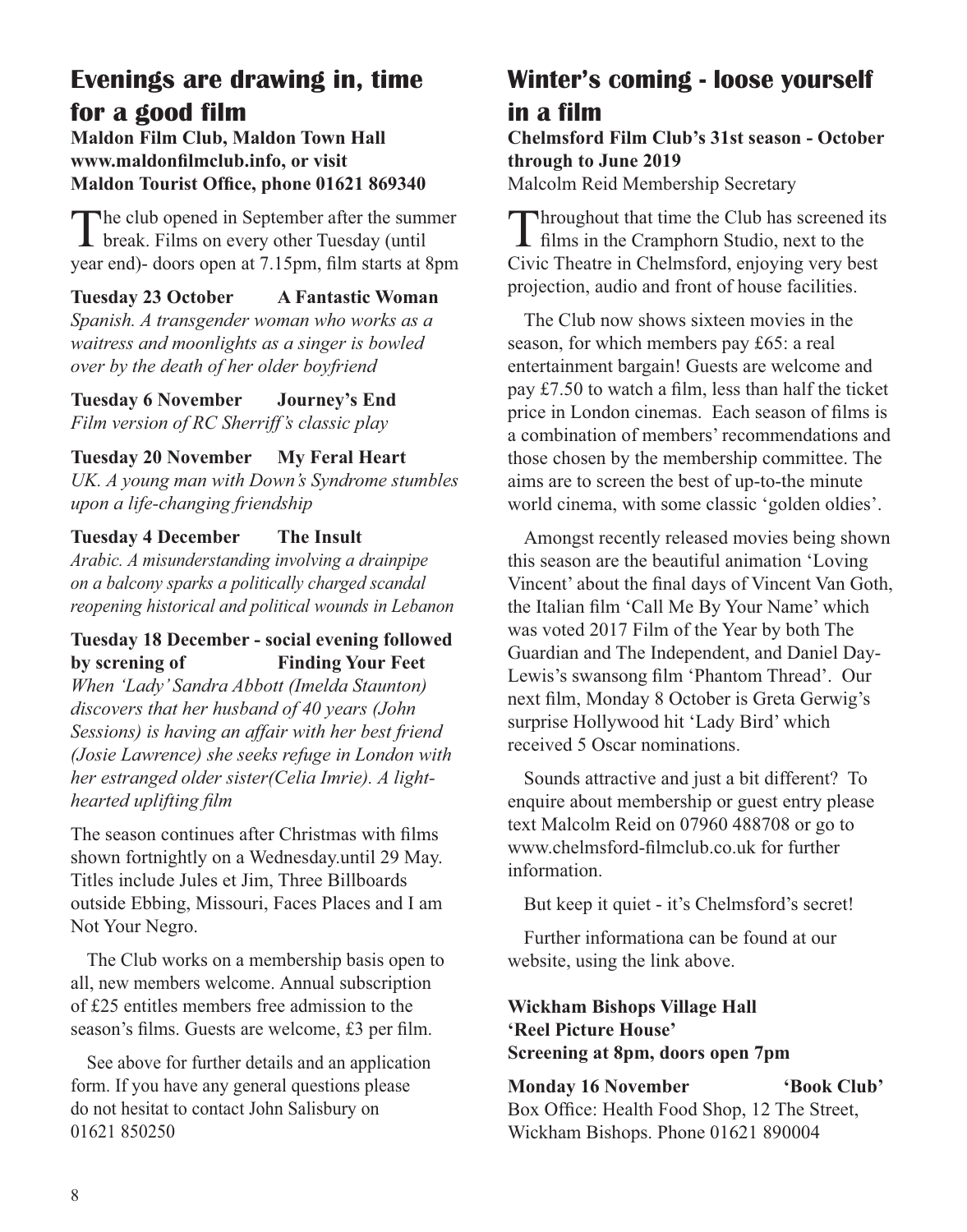## **Welcome back!**

**1st Hatfield Peverel Scout Group (boys and girls 6 - 18 years). Chris Dymond, Publicity 07412 697630 Website hpscouts.org.uk**

 $\sqrt{\ }$   $\sqrt{\ }$   $\sqrt{\ }$   $\sqrt{\ }$   $\sqrt{\ }$   $\sqrt{\ }$   $\sqrt{\ }$   $\sqrt{\ }$   $\sqrt{\ }$   $\sqrt{\ }$   $\sqrt{\ }$   $\sqrt{\ }$   $\sqrt{\ }$   $\sqrt{\ }$   $\sqrt{\ }$   $\sqrt{\ }$   $\sqrt{\ }$   $\sqrt{\ }$   $\sqrt{\ }$   $\sqrt{\ }$   $\sqrt{\ }$   $\sqrt{\ }$   $\sqrt{\ }$   $\sqrt{\ }$   $\sqrt{\ }$   $\sqrt{\ }$   $\sqrt{\ }$   $\sqrt{\ }$   $\sqrt{\ }$   $\sqrt{\ }$   $\sqrt{\ }$   $\sqrt{\$ hopefully a relaxing summer break.

**Scouts** With a second section opening soon, the Scouts have continued where they left off with an evening of campfires and cooking.

**Cubs** are currently working towards their Environmental Conservation badge and have started by making bird feeders. In September they visited the district

campsite for archery, and an assault course, and also completed their Emergency Aid badge.

During the autumn, there will be a visit from a Guide dog as part of their Disability awareness badge and a presentation night from one of the leaders who represented Essex at an international jamboree in the summer holidays.

**Beavers** Before summer Beavers had a busy time on a range of activities - making water rockets (*see below*), planting flowers and looking after them to earn their gardening badges, cooking outdoors, mini hikes and exploring the village. The camp was really well attended and everyone enjoyed themselves especially when we bear in mind this was a first for some people. They finished off the term with a treat of bowling for the night.

Since summer they have been active with crafts, games, painting stones to hide around the village and learning about different countries by trying





foods from around the world and colouring in flags.

**Hall Hire** We have increased the cost of hall hire to £12 per hour. Please see contact details below.

**Newspaper and cardboard collection** The 1st Hatfield Peverel Scout Group paper and cardboard collection takes place on the first Saturday in the month (9am - 1pm). The Scouts receive payment for all the paper and cardboard that is collected. Please help us raise funds for our Group and please put your newspapers, magazines, paper and cardboard outside your property, where it can be clearly seen from the road, on the first Saturday of the month or deliver it to our skip in the HQ car park at any time (paper and card only please – NO glass, plastics, garden rubbish etc.). **Volunteers to help with the collection are very welcome.** 

#### **Useful contacts**

**Group Scout Leader**: Nick Nicholas, 07841 597977, nicknicholas1990@gmail.com **Chairman:** Simon Reed, 07990 580985, sgreed1972@gmail.com **Membership:** Michelle Spicer, 01245 380630, hpscoutgroup@gmail.com **HQ bookings:** Debbie Fuller, 07920 512471, copper ben  $\omega$  hotmail.com **Paper collection:** Jonathan Dormon, 01245 382981 jonathan.dormon@btinternet.com **Publicity:** Chris Dymond, 07412 697630, chrisdymond22@hotmail.com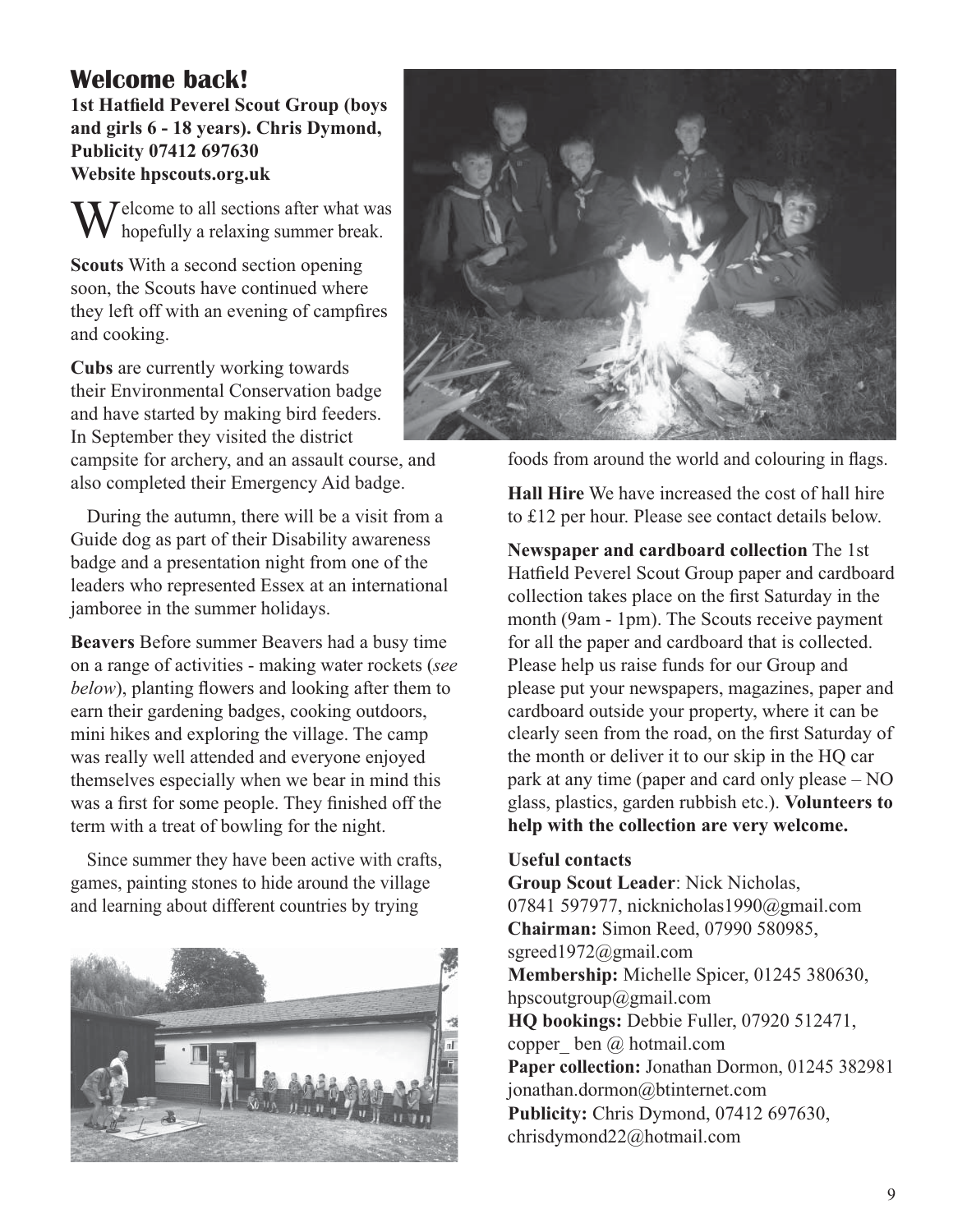## **Apfelkuchen, AGM and amazing wines for the festive season**

**Peverel Wine Club – Vee Green, Secretary (01245 355723) www.peverelwineclub.co.uk email peverelwineclub@hotmail.co.uk**

ur last summer event on 8 August was a

walking treasure hunt around some obscure

corners of Danbury, followed by an excellent supper at The Griffin. The art of these treasure hunts is to come a close second as winners organize next year's hunt. John and Judy Lea emerged as worthy winners and professed themselves delighted with the challenge ahead!

We returned to the village hall on 12 September, for a Septemberfest in the German style, complete with oompah music, sporting Bavarian colours of pale blue and white or German red, black and yellow. A few dressed in dirndls and one of our newer members modelled striking flaxen plaits!. We sat at long tables and tucked into a typical supper of rollmops, schnitzel, German apple cake (kindly made by Ruth Saverymuttu, Sarndra Clarke, Anne Spearman and Anne Mountford) and a platter of German cheeses, washed down with German wine and beer. The evening finished with rousing renditions of The Happy Wanderer and Auf Wiedersehen in English and German. The Blue Nun doesn't taste the same as it did 50 years ago! And if anyone is thinking of buying Sainsbury's Taste the Difference German Pinot Noir, the advice of the wine-loving panel is DON'T! If you want a German red (14%).Aldi has a pleasant blend called Black Star.

October's AGM will be more sedate when we reflect on past events and plan for those in 2019. The committee is happy to continue but additional members are always eagerly welcomed.

We plan our Christmas drinking in good time on 14 November on the topic of What's Good for Christmas. We shall taste recommended wines to go with various courses of a traditional Christmas dinner, accompanied by seasonal nibbles. If you'd like to join us for this meeting or for a light-hearted evening at any time, you will be very welcome - please give Vee a ring beforehand to confirm attendance on 01245 355723.

The club meets normally on the second Wednesday of the month at 8pm in the village hall, but it is worth phoning first. Our website can be accessed via the Hatfield Peverel community site at www.essexinfo.net/hatfieldpeverel/clubs-and-societies/ or direct via www.peverelwineclub.co.uk/ Find out more about the club, its activities and history before you come along!

## **Take your pick**

A taster of happenings around and about our village

## **Witham Choral Rossini Petite Messe Solennelle**

**Saturday 24 November 7.30pm**

**United Reformed Church Newland Street, Witham**

Conductor: - Patrick McCarthy Tickets £12.00 (£5.00 full-time education) Witham Tourist Office, Town Hall 01376 502674, or from choir members, at the door, or telephone 01245 380958

## **Enjoy a colourful evening**

**Annual Family fireworks party Danbury Parish Church Friday 2 November 7.30pm - 9.30pm**

**Tickets:** adults £8 , children £4 Baked potatoes, baked beans, cheese, sausages and soft drinks provided.

**Bring food (and drinks) to share**

**Tickets - Alison, 07968 796805, email: alisonjcooper@aol.com**

## **Helen Rollason Christmas Gift/Food Fayre**

**Saturday 24/Sunday 25 November 10am 4pm Chelmsford City Racecourse Telehone 01245 380719 for details**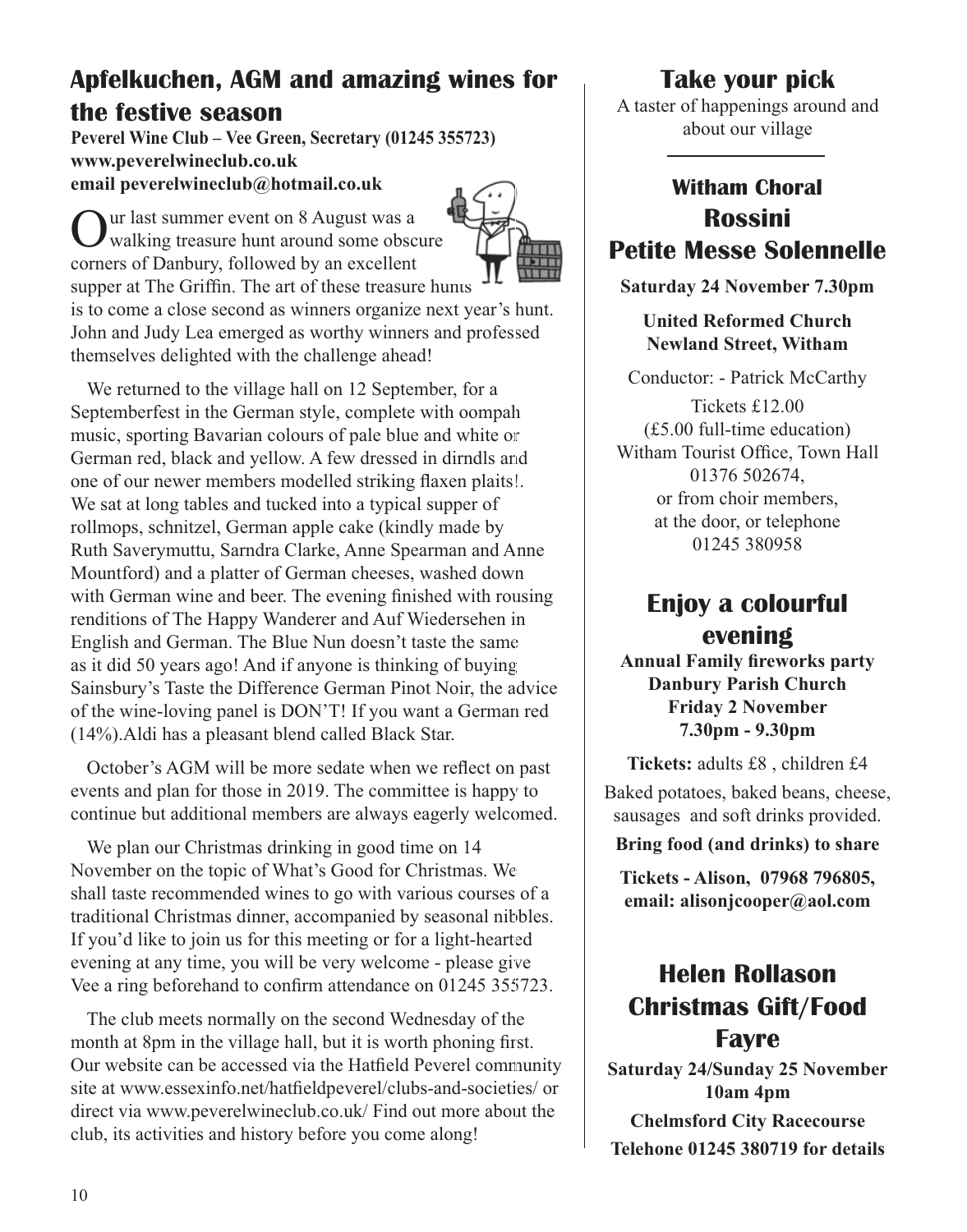## **The happiest days of your life?**

**Hadfelda WI - Marel Elliston**

**Please note from January 2019 Hadfelda WI will meet in the afternoon from 2 to 4pm and not in the evening. We will still meet on 4th Wednesday of the month in St. Andrew's Church Hall.**

id you enjoy your school days? If you had been taught by our August speaker, the answer would most certainly have been 'Yes'. Brian Carline gave us a very amusing account of Life in Our Schools. He had a varied career including Author, Broadcaster and After dinner Speaker, as well as teacher and later, Head Master. The competition, a school photo, caused much amusement and it was interesting that most of us were able to identify the person in the picture (*can you recognise this young lady?*)

Members excelled themselves with greeting card designs for the Mildmay Group competition and it was a very difficult choice. However all the cards will be auctioned for charity and go to a good cause.

We voted on whether we would prefer to meet in the afternoon instead of the evening. The vote was unanimous in favour of changing to the afternoon. From

January 2019 we will meet on the 4th Wednesday of the month, but from 2pm to 4 pm instead of 7.45pm.

Eight members attended the Mildmay Group meeting on 25 September and had a most enjoyable evening. The entertainment was 'Funky Voices' who organise groups all over Essex and Suffolk to come together and sing for pleasure. Natalie soon had us all up and joining in! The highlight of the evening was when our greetings card, created by our member Penny Higgins, won the competition. Penny was presented with a certificate and Hadfelda WI received £25, an excellent result!

Our September meeting was the Harvest Supper. The hall looked very welcoming with flowers on the tables, and members enjoyed a delicious spread of ham, cheese and salad followed by apple pie and custard. During the meal members tried their hand at a quiz, which proved to be quite a brain teaser. **Our next meeting is on Wednesday 24 October at 7.45pm in St. Andrew's Church Hall** when Karl Lumbers will be talking about The History of Trinity House. This is an open meeting so everyone is welcome. Our November meeting will be 'Christmas Fun' as we do not meet in December.

#### **Operation Christmas Child Dorothy Keenan 382116**

peration Christmas Child is the name of the charitable collection organized by the Samaritan's Purse. The aim is to provide a child in some of the most deprived areas of our world with a gift for Christmas. The gifts include some of the basics we all take for granted such as toiletries, hats, gloves and scarves, stationary, and a toy and sweeties.

This is a venture St Andrews Church and our schools have taken part in for many years and will be doing so again this year. If you would like to help by providing items to place in a box these can be dropped off at the Church/Vicarage or at The School House. Leaflets will be available soon which give a full list of the items which can be included (and things to avoid). If you would like to pack your own boxes I can supply you with an official Operation Christmas Child box. Alternatively, if you would like to give a cash donation to help with transport costs that would also be most helpful.

**I cannot underestimate the joy these gifts can bring to a child who has nothing, and hope you can help us bring a little Christmas love to these children**





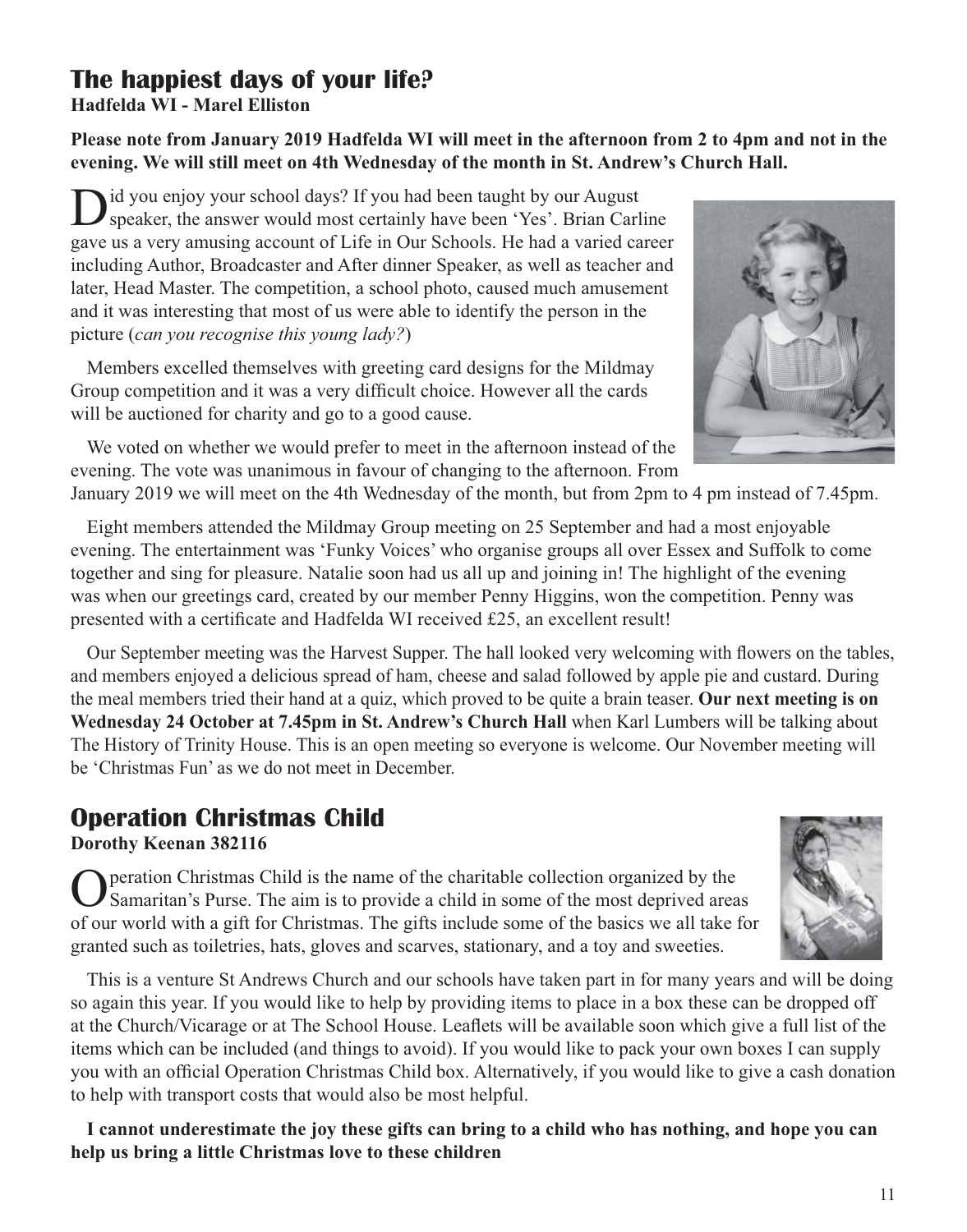## **The most important date of 2018 is - Christmas Party in the Park!**

**Emma Cook, (<ekcoriginal@uk2.net>), Parish Council Events Committee**

## **Christmas Party in the Park is taking place on Sunday 9 December 2018**

Starting at 3.30pm with carols in the village hall, followed with a bagpiper who beckons us outside to the lighting up of the Vic Olley Christmas tree (kindly sponsored by Paul Mason), then back into the warmth of the village hall with mulled wine and mince pies, and a rousing chorus of much-loved Christmas carols plus other seasonal acts.



## **Having survived the festive season, 2019 awaits you Treasure Hunt and Hatfield Peverel's Got Talent Sunday 5 May 2019**

We are hoping for slightly warmer weather than last year - remember how it was? for the treasure hunt which, after a short break for lunch, we follow almost immediately with home grown acts in our very own Hatty Pev's Got Talent. The winner of the contest will grace the Party in the Park stage later in the summer. Further details to be announced nearer the time.

#### **Party in the Park Saturday 29 June 2019**

After another very successful Party in the Park in July, we are already planning for this coming year when PiP is being held slightly earlier than normal on 29 June. We are currently in the early planning stages, but the event will follow a similar format as in previous years.

As ever, we need volunteers for all of our events. If you would like to volunteer to help on one of the days or even be on the committee please email hertbertweale@aol.com. We are looking for new ideas and energetic individuals.

Hope to see you at an event soon - Emma

## **Village hall happenings**

**Facebook: Hatfield Peverel village hall Yearly membership £5**

**Congratulations** to everyone who took part in the 12-hour dart-a-thon in August to raise funds for SANDS, (neonatal death). The dart-a-thon, raffle, sale of cakes, and a magnifient 26-mile walk marathon by Kelly Clark (she completed the course in 6 hours 18 minutes) raised a total of £1,400. Well done everyone and thank you!

**Opening times Monday to Saturday 7 - 11pm Sunday 12 noon - 4.30pm**

**Special dates 13 October** Quiz night 7.30pm **27 October** Halloween, fancy dress optional

#### **Regular happenings**

**Bingo** (8pm first Wednesday, third Thursday) 17 October, 7 November, 21 November

**Brag** (first Friday in month) 2 November, 7 December

**Poker** (third Saturday in month) 20 October, 17 November

**Pool (**second Friday in month) 9 November 14 December

**Darts** Monday and Tuesday - new players needed

**Booking for hall/meeting rooms** HPCA booking@gmail.com Village Hall (after 7pm 01245 381481)

**Please leave a voice mail and Allan or a staff member will call asap. This is the booking number only for clubs and parties.**

## **Visit your local Craft market**

Hatfield Peverel village hall Sunday 4 November 11am - 4pm 25 stalls, refreshments. Entry 50p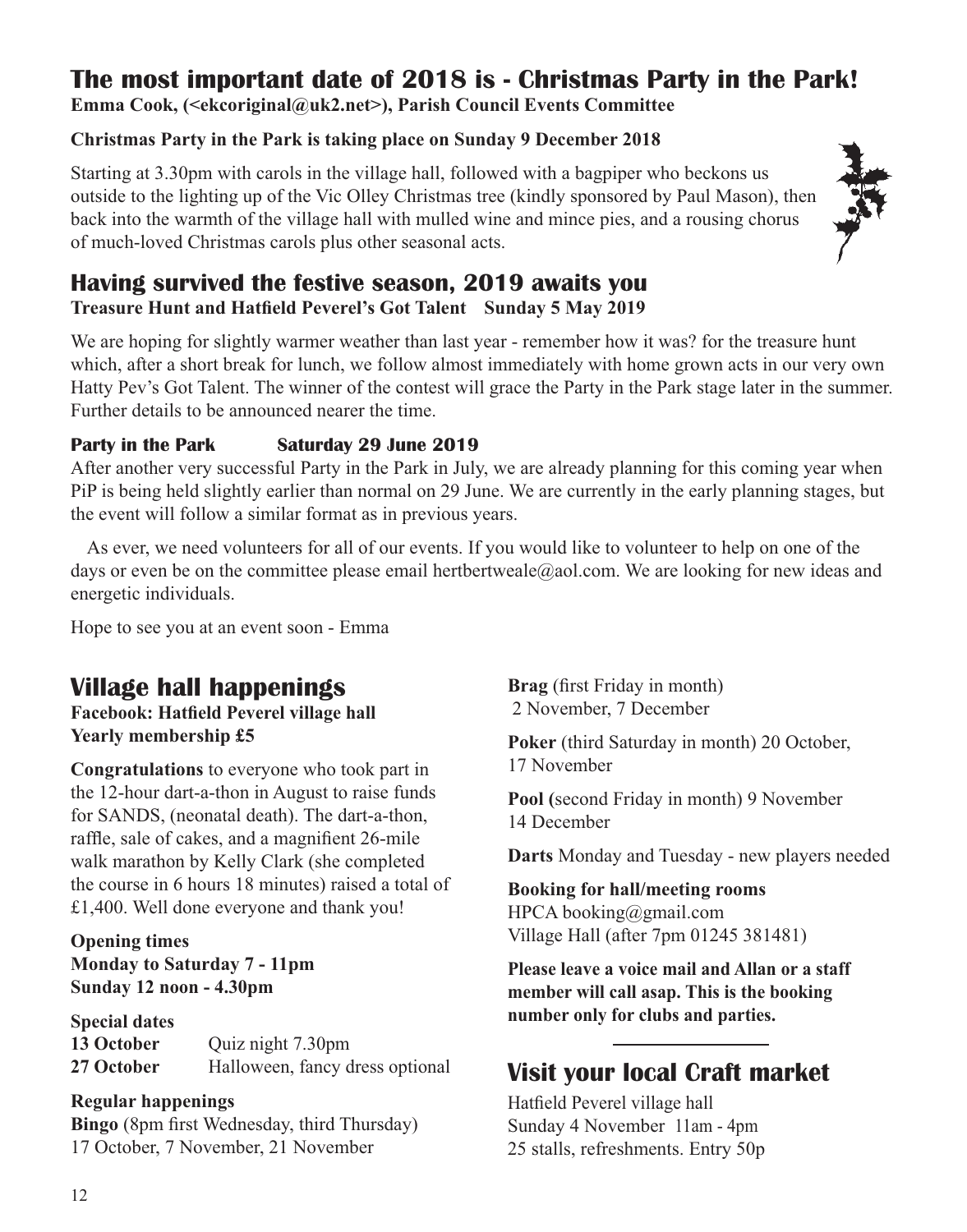#### **A walk with a difference Hatfield Peverel Walkers - thank you to Gerald Dodson for leading the group and to Chris Johnson for his report.**

**Also to Patricia Day for the report of the September walk**

The twelve walkers who turned out for our August meeting had a **d** different experience from our usual rambles The walk was across the Danbury Ridge Nature Reserve (DRNR) which is managed by the Essex Wildlife Trust (EWLT).

It was unusual in that it was a linear walk. This meant we had the logistical challenge to ensure drivers and cars were so organised that everyone was dropped off at the start of the walk at Twitty Fee, in Little Baddow, but also that we could arrange pick-ups and drop-offs from the end of the walk at Paper Mill Lock. This worked perfectly.

Gerald, who led the walk, is an EWLT volunteer. So we could understand what the Trust is doing he paused at regular intervals to explain the management of the DRNR. It turns out that the Danbury Ridge needs careful management to encourage such things as the growth of heather or bracken in appropriate places.



EWLT also needs to ensure that invasive plants such as Himalayan Balsam are eradicated and Gerald pulled up one of the remaining examples of these plants to illustrate the point.

During the walk we came across another EWLT volunteer who looked, in his all over protective suit, like an extra from Crime Scene Investigation. He gave an interesting, impromptu, talk including an explanation of why he was dressed that way - because he was spraying DRNR fields to kill off ragwort which is poisonous to horses. There are no horses kept in these fields but they need to ensure ragwort does not spread to neighbouring fields or hedgerows.

After an interesting morning, everyone enjoyed welcome refreshments the café at Paper Mill Lock.

#### **September walk - Chatham Green, Great Waltham and Howe Street**

On Thursday 27 September, a gloriously sunny and warm day, five walkers went to Great Waltham and completed a circular walk of just under five miles. We started in Chatham Green and walked over the fields to Langleys House. Langleys is a privately owned Grade 2 listed building with a large estate dating from the 17th and 18th centuries. We walked through the park in front of the house, into the centre of Great Waltham, passing the Guildhall and the Church, and out on to the main road to Dunmow. At this stage, we stopped for refreshments at the Green Man and enjoyed the break sitting in the lovely garden. We then completed the loop and walked back to our cars in Chatham Green.

Hatfield Peverel Walkers is a very informal group. There is no subscription. All you have to do is turn up when  $\mu$ up on the last Thursday of the month at the village hall car park. No commitment just turn up when you want to, even if you do not live in the village. **For further information contact Graham Busby on email grahambushby01@gmail.com or Chris Johnson <chrishjohnson@tiscali.co.uk>**

Next walks **Thursday 25 October, 29 November at 10am** - meet in the village hall car park. And for members our annual Christmas lunch is at The Wheatsheaf on Thursday 20 December for 12.30pm. More information to follow.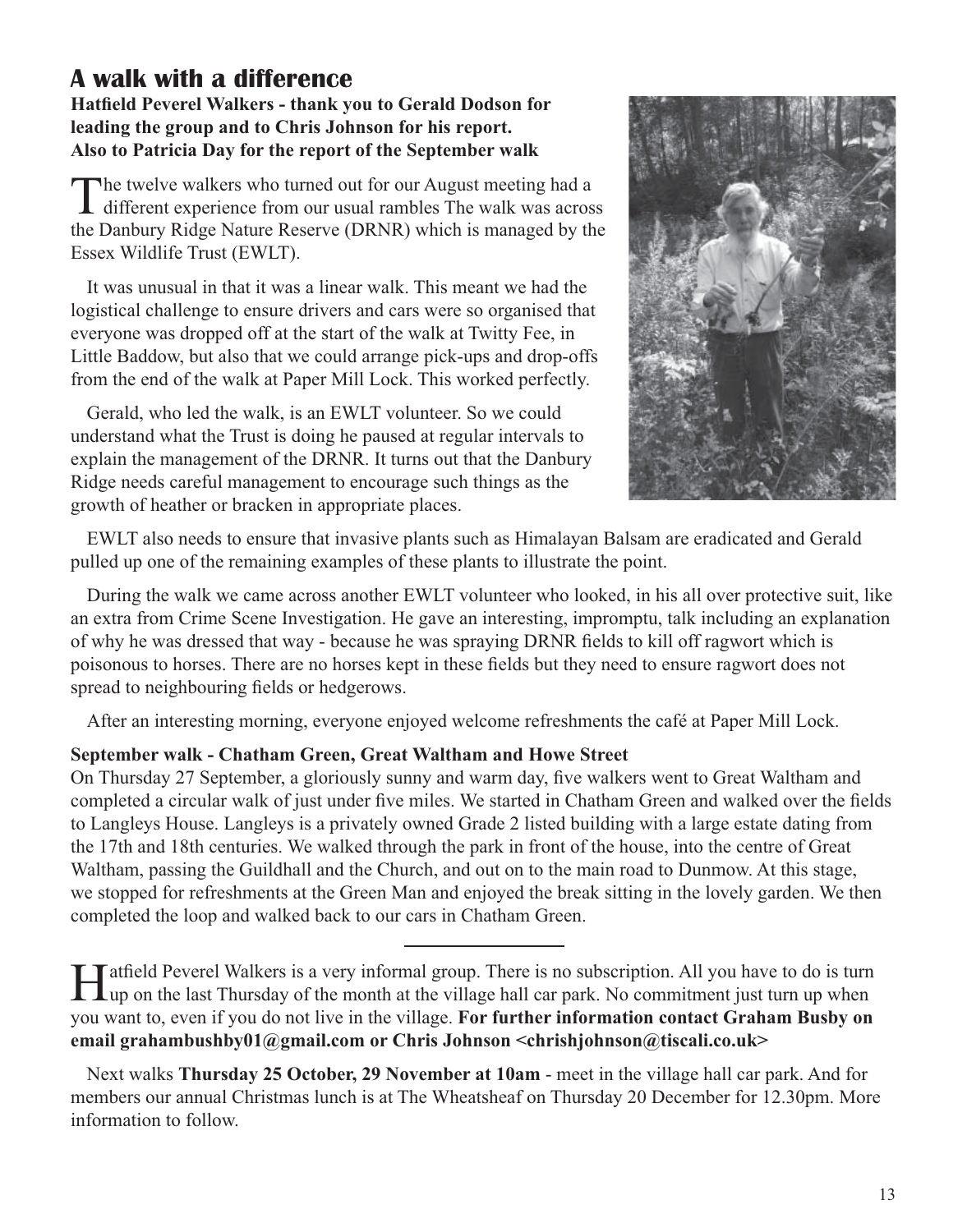*Anglia Singers With pupils of The Bishops Cof E and RC Primary School*

## *Remembrance and Renewal*

*Music of Reflection and Remembrance and Songs of Hope With music by Faure, Mozart, Parry, John Williams, George Gershwin and Jerome Kern, including Karl Jenkins' Choral Suite from 'The Armed Man'*

*Conducted by Christopher Green OBE Accompanist Ashley Thompson*

*Sunday 25 November 2018 3.00pm*

*St Mary with St Leonard Church, Broomfield Tickets £8 (under 16s free) From Anglia Singers ticketline (01245 350988) Allegro Music, Chelmsford (01245 283527)*

## **A friendly welcome from your local U3A at Maldon**

**Come and join us for leisure, learning and fun**

The University of the Third Age, or U3A, has 900 local clubs nationwide with 420 sociable members who use their skills and experience to enjoy a combination of Leisure, Learning and Fun

There are 40 different activity and interest groups run by the members themselves in their homes, local halls, seaports, aerodromes, galleries, outdoors etc. We also hold a monthly general meeting with a guest speaker.

If work commitments are reduced or behind you, come and join us.

#### **Contact us:**

**membership\_maldonu3a@outlook.com or telephone 01245 329435 Website www.maldonu3a.co.uk**

## **Join us for a game of table tennis**

**Experienced players welcome to support our teams for the 2018/2019 season**

 $\sum$   $\sum$   $\sum$  are a local friendly club established  $\mathbf{V}$  in 1981, currently with 5 teams in the Chelmsford League. Home playing night is Tuesday and we have around 25 members of all ages, male and female, from our youngest at 14 to over 70. We play home league matches in the village hall in Maldon Road, with a bar, tea and coffee making facilities, excellent playing conditions and top class equipment. League match evenings are friendly and good fun with 3 players from each team in a match playing 3 singles and one doubles game.

Our AGM was in June. Since then we have welcomed two new teams, mixed ladies and men, one in Division 1 the other in Division 5. Our other 3 teams play in Division 2, Division 4 and a further Division 5 side. If you wish to play competitively or to re-start your playing career you would be most welcome, please contact us as soon as you can.

**If you only wish to play non-competitive social table tennis, the village hall has its own table and you should contact Alan Benfield on 07741 140732.**

If you wish to join one of our league teams, please leave your details with either Secretary Neil Freeman 01245 382249 or myself Chairman Andy Simmonds on 01245 381020 or 07932 057205.

## **Mid-day Assistants wanted**

St Andrew's Junior School is looking for people to join its hardworking, friendly midday assistant team.

Please contact me at the school office for further information. Louise Draper, Office Manager, Hatfield Peverel St. Andrew's Junior School, 01245 380131.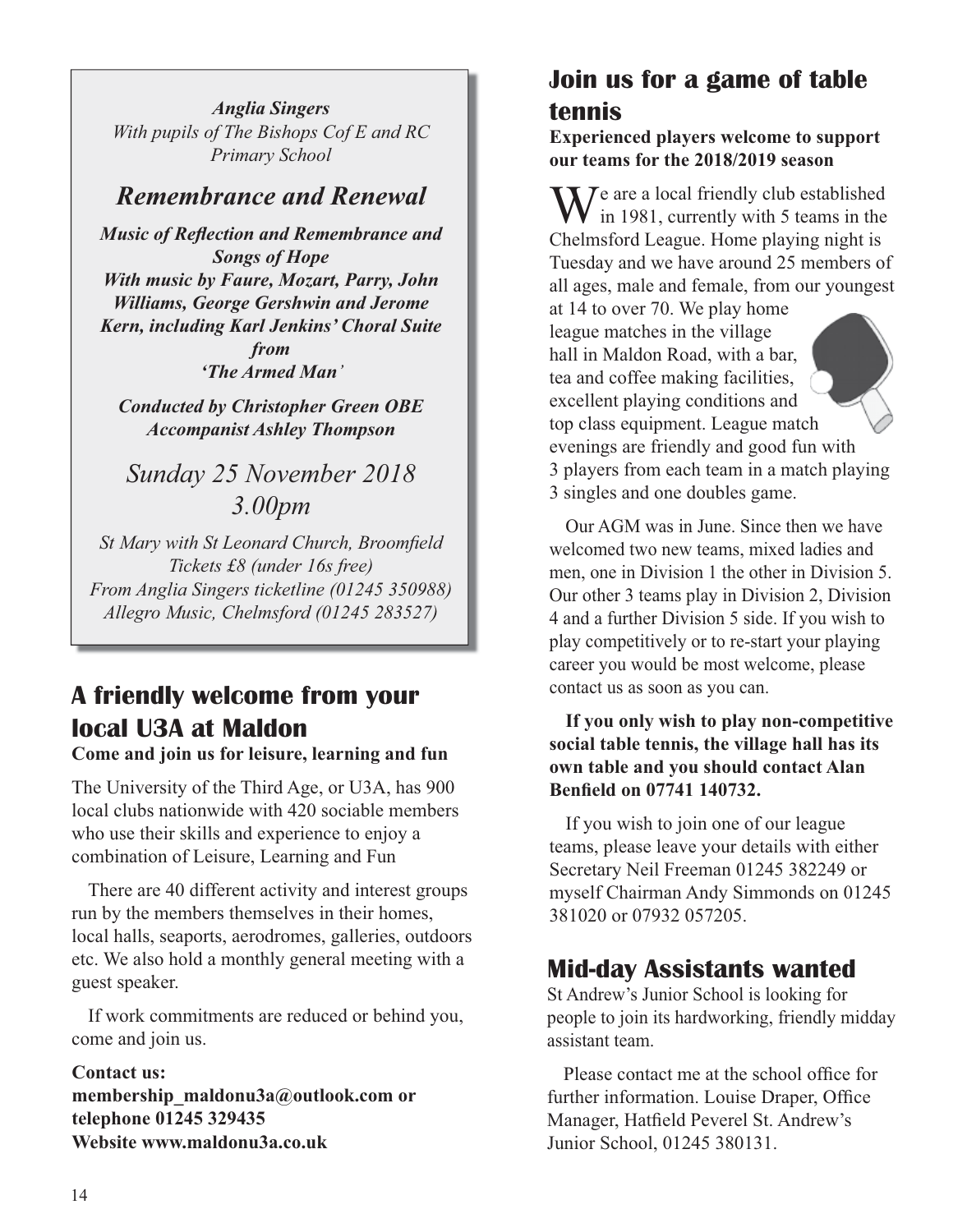## **The outside season is over - and what a successful one! Rita Thomson, Bowls Captain 01245 380038**

The outside season is over and we are getting ready to play shortmat again. The summer outside bowls season has been a good one with ideal weather - sometimes too hot. Friendly matches were good games, lovely to meet old friends.

In the Chelmer Ladies League we finished in third place - our best ever - well done girls. In the Tuesday Midweek League we finished fourth and in the Knock Out Cup we got to the final: we played at Chelmsford on 25 August against Danbury who are in a division higher than us. The match



*Mid Essex League Shield winners. Back row Geoff Blackburn, Brian Hildesley, Andrew Hood and Geoff Cole, and front Ann Holliday, Rita Thomson, Catherine Hood and Dennis Partridge.*

went to an extra end and Hatfield Peverel won by a single shot - we were thrilled, a great finish.

Our finals day was on Tuesday 11 September. The Trevor Matthams Trophy was played in the morning, winners were Heather Wells and Derek Wallis, runners up Geoff Blackburn and Andrew Hood. After a lovely lunch the singles finals were played with Rita Thomson winning over Ann Holliday. The pairs will be played at a later date.

The short mats played a few games through the summer and have a busy winter programme.

Many thanks to all the bowlers for their support, and to the greenkeeper for giving us a lovely green to play on.

## **Double success at Hatfield Peverel Cricket Club Chairman Paul Thorogood 07793 125951**

 $\sqrt{\ }$  Tow the curtain has come down on season 2018, it is with pleasure we can advise that the **A** adult Saturday and colt teams have won their respective leagues (adults won 17 out of 18 matches, colts 6 out of 7.) This is especially commendable considering the low number of playing members within the club. Congratulations to both of them and we look forward to further success in 2019.



It has been a particularly busy cricketing summer, what with matches throughout each week and the occasional 'Community' function being organised. Thanks to those who attended our Church Road ground for the May Bank holiday Funday featuring local bands, and the two Inflatable days mid August. Please contact us if you have interest in playing, becoming a social member or perhaps hiring the ground/clubhouse for private functions.

**Bonfire and Firework evening is on Saturday 3 November.** Gates open 6pm, fire will be lit at 7pm, display 7.30pm - along the same lines as the last couple of years. If we do not see you there, winter well.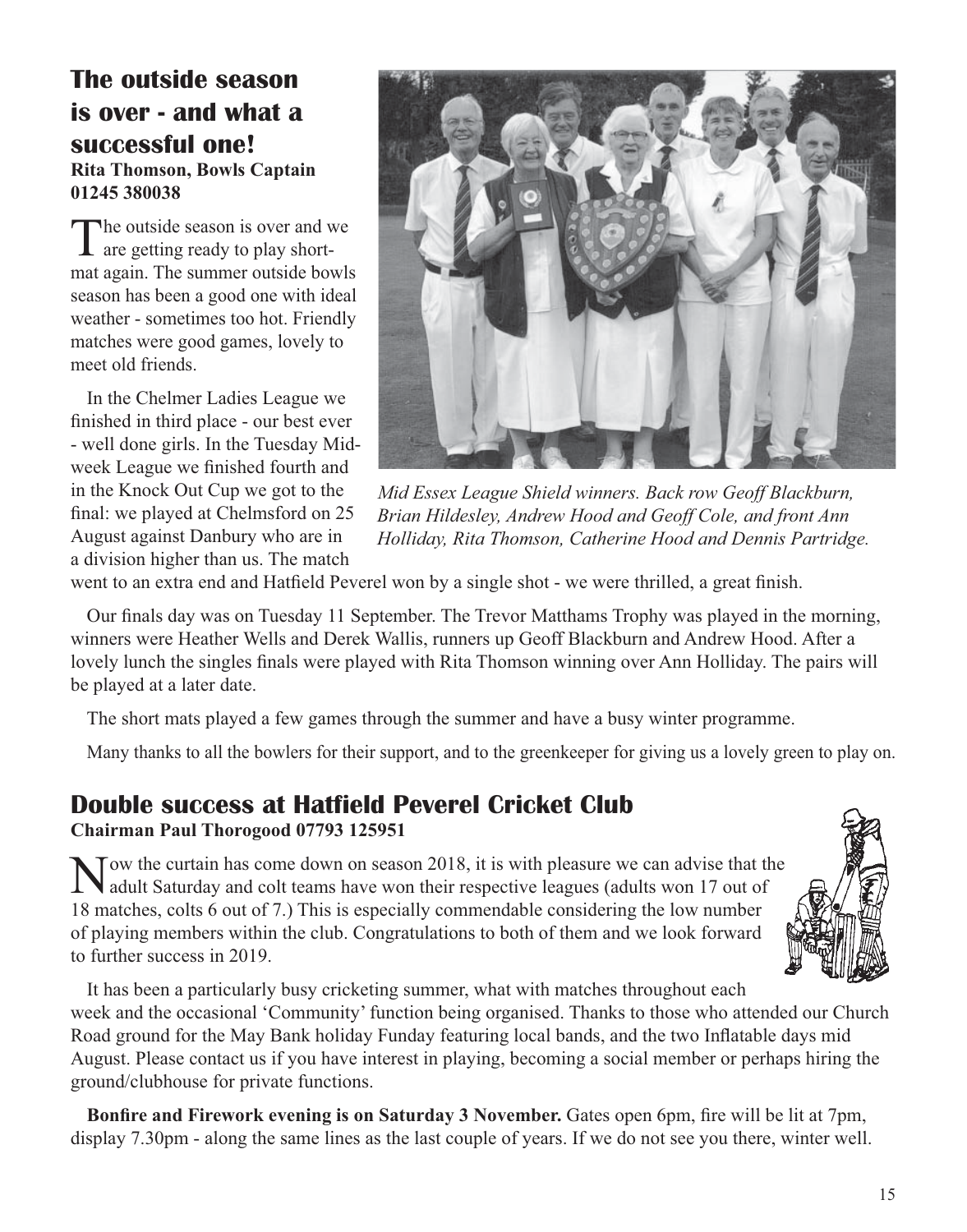## **News from St Andrews**

As I look out of the study window, it is clear winter is approaching. Apart from the evergreens, trees and shrubs have hints of yellow in them and, in the case of the horse chestnuts, the leaves - and the conkers - are falling. It is still sunny but in the shade it can feel distinctly parky and the mornings are chilly.



Harvest Festival has been and gone, and the food transported to the Braintree and Witham Foodbank and distributed to needy people. I am told that stocks are low immediately after the summer holidays because the demand is at its highest, since there are no free school dinners because the schools are shut.

#### **We have permission to re-order the kitchen and toilets in the Church Hall which should give us a little extra space. We will know more about this by the next Review.**

#### **Over the next few weeks, the following events are happening**

| 6pm Deanery Evensong at St Nicolas, Witham                                    |
|-------------------------------------------------------------------------------|
| 10am Coffee Morning followed by Samaritan's Purse shoebox packing             |
| Mission and Ministry Unit Commissioning Service at St Nicolas, Witham         |
| Remembrance Sunday (100 year celebration of the signing of the Armistice that |
| ended World War 1                                                             |
| 10.15am All-Age Service and Act of Remembrance;                               |
| 3pm Remembrance Service with Parade                                           |
| 6.30pm Carol Songs of Praise for the Children's Society                       |
| 10.15am Messy Advent December 16th - Nine Lessons and Carols at St Adrews     |
|                                                                               |

#### **All Saints, Ulting**

| Sunday 11 November | 10.30am Armistice Day Service – All Saints                            |
|--------------------|-----------------------------------------------------------------------|
| Sunday 18 November | 9am Holy Communion at All Saints. Guest Speaker Mike Houlding, Cinque |
|                    | Ports Deputy, Brightlingsea                                           |

Sunday 9 December 4pm Carols by Candlelight

## **'O Love that Wilt Not Let Me Go'**

**Mothers Union Jean Ashby jeanashby62@gmail.com**

**Toly Cross Day is celebrate on 14 September and**  $\perp \mathbf{L}$  we sang the above hymn by George Matheson. In his talk, Fr Stephen told us about the life of the composer poser.

In the 1860s George was studying for the Church of Scotland ministry, and engaged to be married. Doctors told him he was going blind and there was no possibility of a cure. His fiancé broke off the engagement, his sister looked after him and he resigned himself to the life of a blind bachelor theologian. He was ordained and pursued an academic career, publishing several books. When reviewers of one book criticised him for making serious mistakes, he realised an academic career was not possible so withdrew to a quiet pastoral ministry.

When he was 40 his beloved sister married and his family went off to Glasgow for the wedding, leaving him alone. He was now without career, without the married state his sister had gained and which he himself longed for. His situation, he wrote 'caused the most severe mental suffering'.

Then he had a flash of inspiration, giving him new hope. He snatched up a pen and paper and in five minutes had written the four verses of one of the best loved hymns in our Church Hymnal - 'O love that wilt not let me go, I rest my weary soul in thee, I give thee back the life I owe, That in its ocean depths its flow, May richer fuller be'. Matheson had rediscovered his faith in the love of God, who had given him hope in his darkest hour.

At the October meeting on our fellow member Belinda Hull told us about her training and career in the NHS. This will reported in December.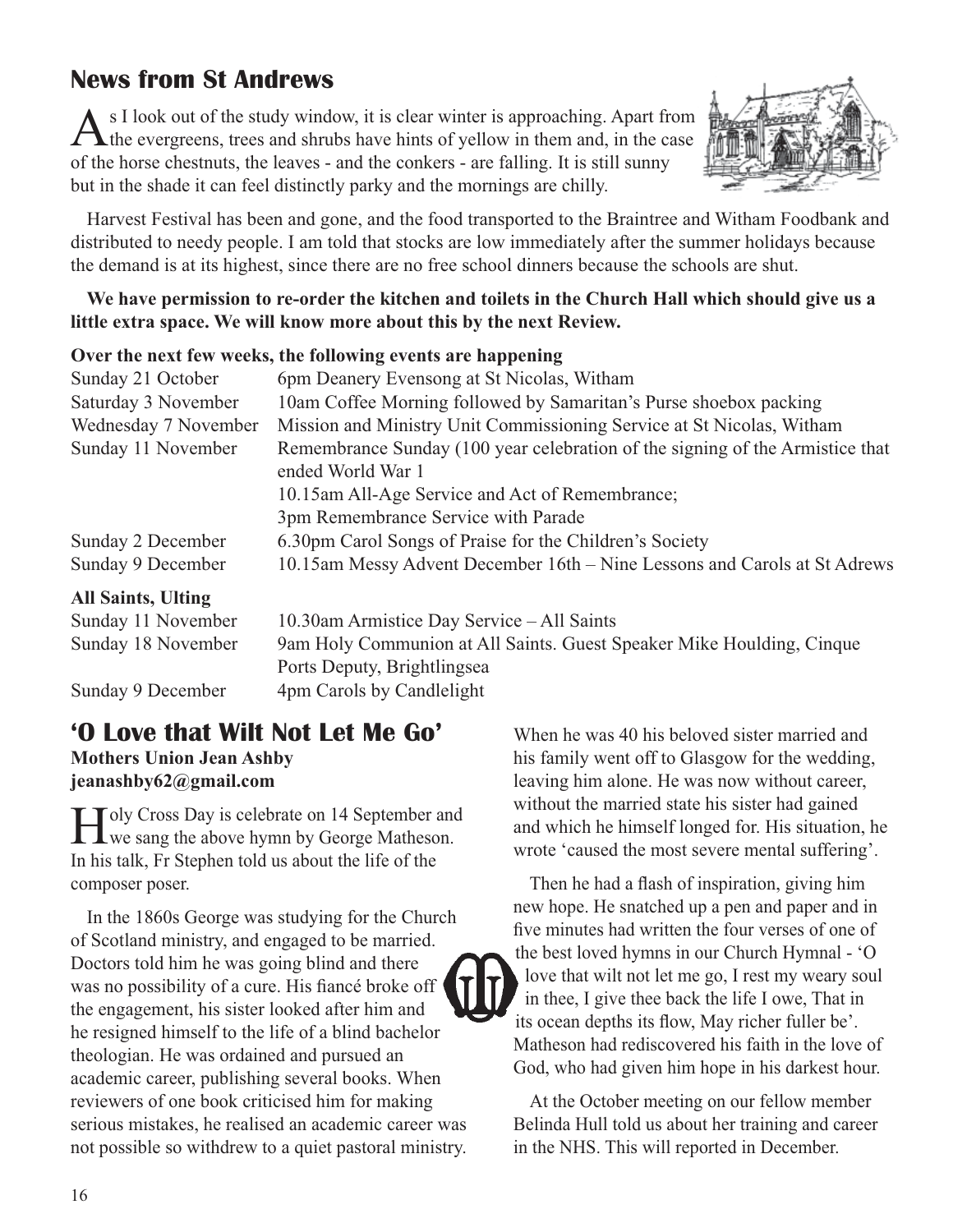## **We are better together – a new venture starting on 7 October Hatfield Peverel Methodist Church**

#### **We are better together – a new Community venture**

We undertook a small survey in the village asking what people would like to see in Hatfield Peverel that is not provided at the moment. The suggestions offered were very varied but did show that support for all ages would be appreciated and contact in a less formal Church setting would be welcomed.

**In response, we have set up new weekly meetings in the Scouts and Guides Headquarters in Church Road to hold a community Church which will be informal, multigenerational**, with lots of coffee/tea/juice/ eats, music, a short life talk and fun for the whole family, adults, young people and children. Sessions will run from 9.15-10am (longer if you want to stay for more coffee). We hope you have seen our advertisements around the village and read the leaflet delivered to your houses.



Our first event took place on Sunday 7 October and was well supported by friends from around Chelmsford but we would love to see more people from this village to make it a Community meeting place. Eddie provided the music on guitar and our own Minister Barry introduced a very informal talk. Participation and questions are welcomed or you can sit back and enjoy. Children's toys are provided.

We will be going together on an adventure of rediscovery of what issues face us all. Do we have all the answers no! But can we find them? Possibly yes.

We would like to extend an invitation to you all-adults, young people, and children. We invite you to come and give it a try and see what develops!

#### **Sunday mornings from 9.15am. Venue: Scouts and Guides Headquarters, Church Road, Hatfield Peverel.**

#### **Looking ahead**

As autumn approaches we will be collecting gifts of clothing and toys to fill shoeboxes which are transported to poorer European and African countries to be delivered to children who would not otherwise get a present at Christmas. The scheme, which can be researched under Samaritans-purse.org.uk, collected 678942 boxes in 2017. A small shoebox can make a big impression - what goes into making up a box is fun but what comes out of it is a child knowing that across the world others care. Help us to add to that total in 2018 and continue the impact which a gift, packed and sent with love, can have on an individual child.

| <b>Regular events</b> |                                                                                                                                  |
|-----------------------|----------------------------------------------------------------------------------------------------------------------------------|
| <b>Every Sunday</b>   | 9.15am New Reality Church at Scouts and Guides Headquarters, Church Road                                                         |
| <b>Every Thursday</b> | 10am - 12 noon Open Door - come and join us for tea/coffee and friendly chat at<br>our Church in The Street                      |
| 3rd Monday of month   | 2nd Saturday in month 10am -12noon Coffee morning and cake stall at our Church in The Street<br>7.30-9pm House group Bible study |

**We are better together – new Reality Church starting weekly at 9.15am at the Scouts and Guides headquarters, Church Road.**

**Methodist Church coffee morning and cake stall 10am 13 October, 10 November, 15 December.**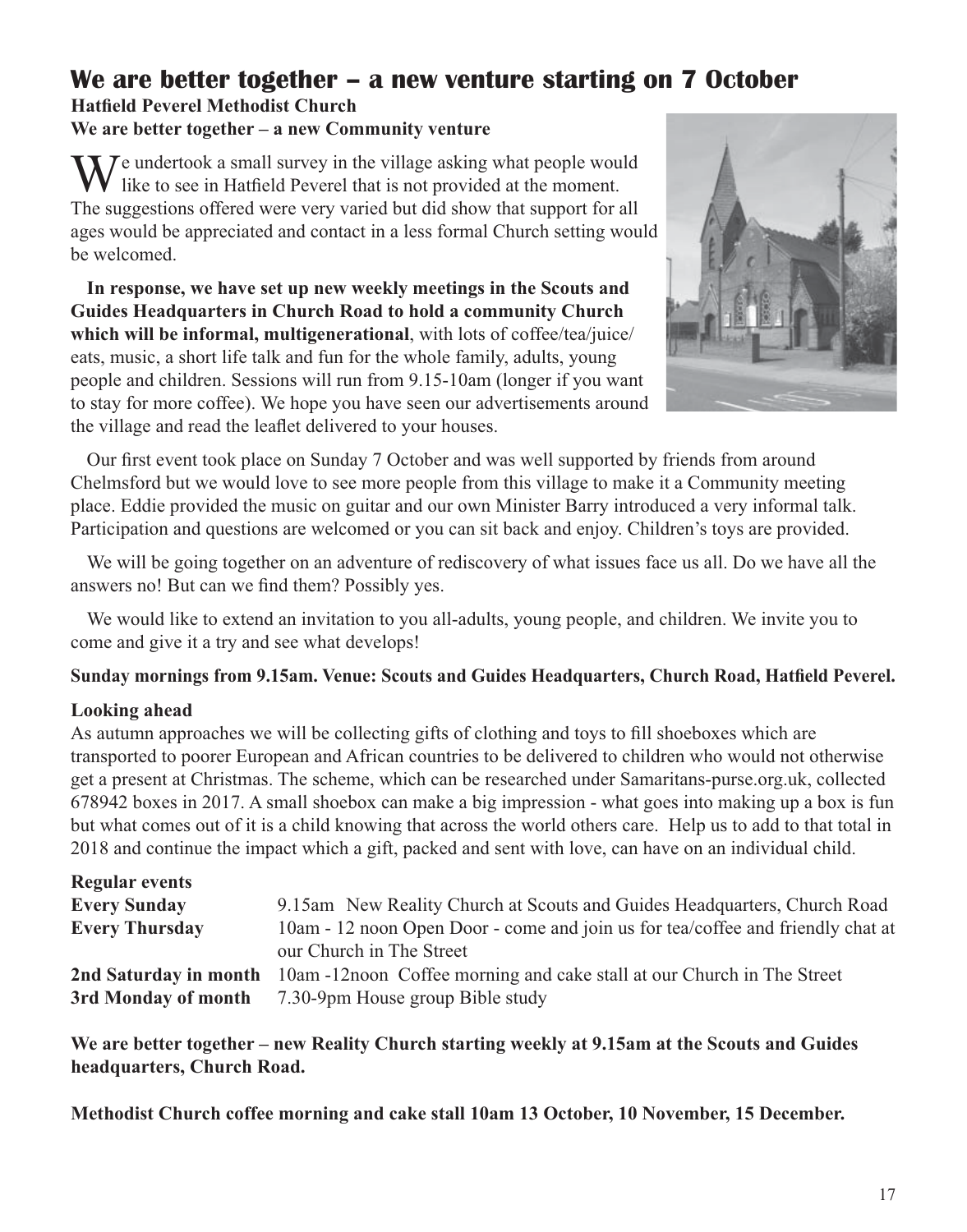## **New books for every class**

The Book Fair at St Andrews Junior School in July raised a fantastic £836 which has been spent on new books for every class. Left are year 3 students with a selection of the books they chose - can you see Birthday Boy by David Badiel, Roald Dahls Revolting Rhymes, Francesco Simon's Horrid Henry, as well as There's a Werewolf in my Tent.

 None of these were around in my far-off schooldays. Just William stories were the flavour of the month!



## **Musical Postcards - a journey through time and place**

At the end of September we began a fascinating journey with our tutor Professor Chris Green. This course involves a musical travelogue built around programme



music - music which tells a story - where students are asked to make decisions about the direction of travel. Starting in London and taking Eurostar (itself the subject of music), the journey will go to France (via the Channel Isles) and down into Spain. Course content is largely located within the eighteenth century to the present when travel became easier and a new style of music emerged reflecting places visited by composers. The nineteenth century, in particular, gave way to programme music. Mendelssohn's Hebrides Overture described his trip to Staffa, French composers - Debussy and Ravel - composed music about other places.

## **Autumn evening lecture, Tuesday 6 November 8pm**

Clive Potter is tutor for our evening talk entitled 'The Home Front'. He lives in Great Totham so you can be assured that all he tells us relates to this area. We will meet in the Methodist Church hall, The Street, Hatfield Peverel. Cost is £5 per person including refreshments.

## **Spring (our winter term) we look forward to**

**Men, Money and Power with Roger Mannion**. **Starting on Tuesday 15 January 2019 (not 8th as published in the August Hatfield Peverel Review, my mistake!)**

Arguably the advent of rail transport brought about the biggest change in the way of life in Great Britain during the 19 century. In its wake came standardised time, holidays and a realisation by the ordinary people that there really was a different life over the next hill. It also brought financial skulduggery and power hungry despots. This course will look at political and financial implications of railways to Nationalisation while reviewing the men who were intimately concerned with the growth of this pivotal change in Great Britain.

#### **The course is running as usual in the Scout HQ, Church Road, Hatfield Peverel: the fee is £55.00.**

#### **Enrolling on line for branch courses**

It is now possible to enrol online for our branch courses. It's very simple, and I would encourage everyone to do this if you have access to the internet. Alternatively you can ring 0300 303 3464 (local rate call), talk to a real person, and be guided through enrolment. You will need your bank details to hand. It is of course possible to come along to the first meeting, and complete the necessary paperwork at the meeting as before. Please contact me Leslie Naish 901245 380837 or Eric Windus (01245 380706 or ericwindus@talktalk.net) if you require any more information, or if you wish to confirm attendance.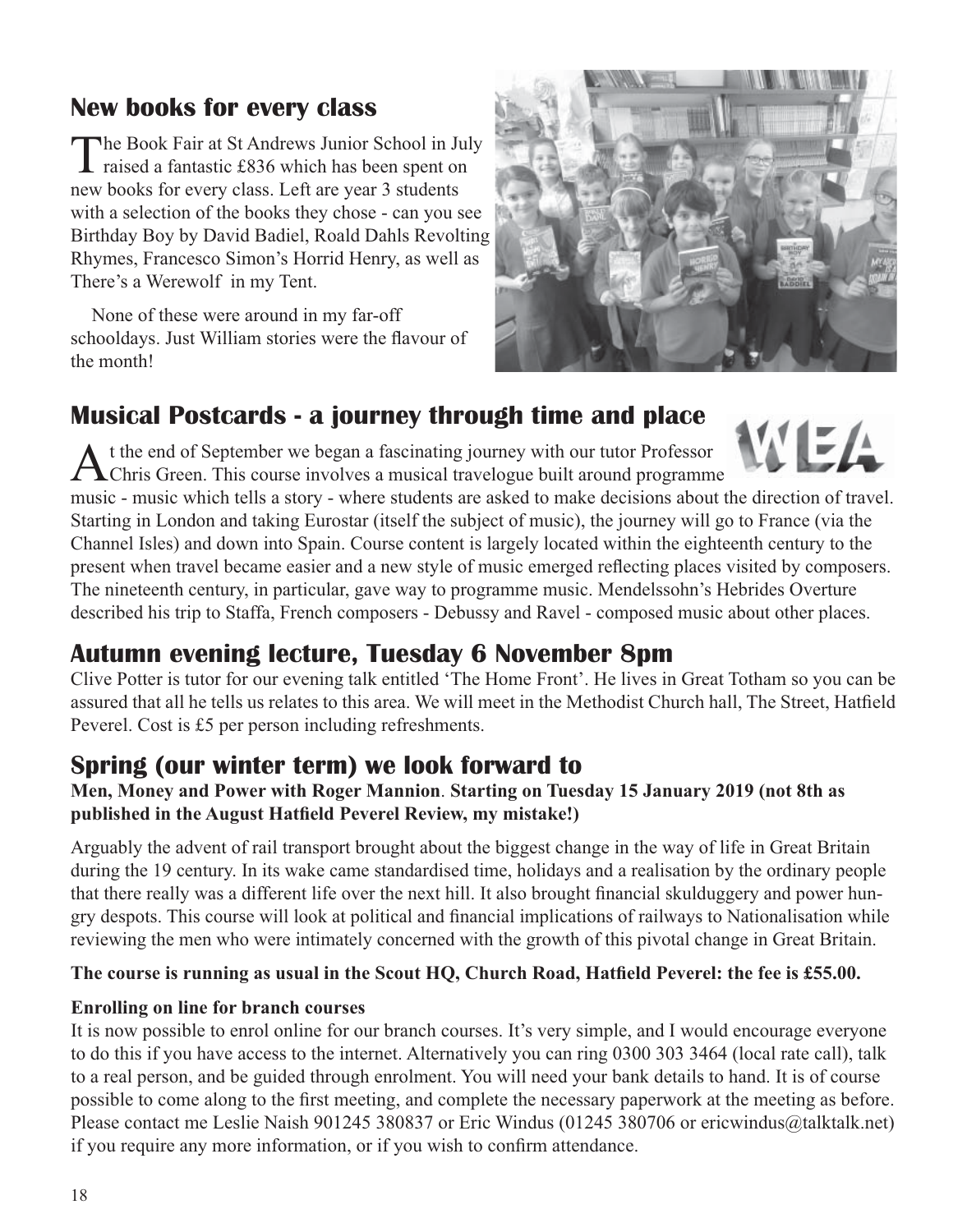## **Useful telephone numbers**

Please contact the editors for additions/errors.

| <b>Age UK Essex</b>                                | 01245 346106 |  |
|----------------------------------------------------|--------------|--|
| Anglian Water, 24 hours                            | 0800 919 155 |  |
| <b>Braintree District Council</b>                  | 01376 552525 |  |
| Clean Team ring number above and ask for           |              |  |
| <b>Customer Services</b>                           |              |  |
| Witham Area Office in Witham Library               |              |  |
| - for walk-in enquiries only                       |              |  |
| <b>Churches</b>                                    |              |  |
| St Andrew's (C of E), vicar                        | 01245 380958 |  |
| Methodist Church, minister                         | 01621 853423 |  |
| Catholic Church, Witham, priest 01376 512219       |              |  |
| Citizens Advice Bureau Witham 0344 4994719         |              |  |
| Drop-in sessions Mon/Tue/Thur/Fri 10am - 1pm       |              |  |
| Appoinments only Thurs afternoon 1 - 4pm           |              |  |
| Doctors, health services                           |              |  |
| Hatfield Peverel doctors' surgery 01245 380324     |              |  |
| NHS - non-emergency helpline                       | 111          |  |
| Pharmacy, Hadfelda Square                          | 01245 380130 |  |
| <b>Electricity - emergency</b>                     | 0800 7838838 |  |
| <b>Essex County Council</b>                        | 01245 492211 |  |
| Essex & Suffolk Water 24 hours                     | 0845 7820999 |  |
| <b>First In Essex Buses Ltd</b>                    | 01245 293400 |  |
| Gas - emergency                                    | 0800 111999  |  |
| <b>Harlequin Children's Centre</b>                 | 01376 535270 |  |
| Free support and services for children under 5     |              |  |
| <b>Hospitals</b>                                   |              |  |
| Broomfield (A&E);                                  | 01245 362000 |  |
| St Peters, Maldon                                  | 01621 725323 |  |
| Libraries (enquiry line)<br>0345 6037628           |              |  |
| <b>Hatfield Peverel</b>                            |              |  |
| Tuesday, Thursday 1 - 5pm                          |              |  |
| Wednesday, Saturday 9am - 1pm                      |              |  |
| Witham - use enquiry line above                    |              |  |
| Police Non-emergency calls                         | 101          |  |
| Use 101 also for the local officer                 |              |  |
| Emergency calls                                    | 999          |  |
| Police Stations, Braintree, Chelmsford             |              |  |
| Opening hours, Monday - Saturday, 12.00 to 6pm     |              |  |
| <b>Post Office</b>                                 | 01245 382787 |  |
| <b>Railway Information</b>                         |              |  |
| Greater Anglia                                     | 03456 007245 |  |
| National Rail Enquiries (24 hrs)                   | 03457 484950 |  |
| <b>Registrar of Births, Marriages &amp; Deaths</b> |              |  |
| Witham, by appointment only                        | 03456 037632 |  |
| Braintree, by appointment only                     | 03456 037632 |  |

| <b>The Change Project</b>                   | 01245 258680 |  |  |
|---------------------------------------------|--------------|--|--|
|                                             | 08453 727701 |  |  |
| Samaritans (24 hours - toll free)           | 08457 909090 |  |  |
| <b>Schools</b>                              |              |  |  |
| St Andrew's Junior School                   | 01245 380131 |  |  |
| Hatfield Peverel Infant School              | 01245 380220 |  |  |
| Hatfield Peverel Day Nursery                | 01245 382450 |  |  |
| Tiger Tots Toddler Group                    | 07886 021048 |  |  |
| Charlotte Greaves                           | 07527 763038 |  |  |
| <b>Social Services</b>                      | 0345 6037630 |  |  |
| <b>Community Agent for Hatfield Peverel</b> |              |  |  |
| Jan Hawkins                                 | 07540 720605 |  |  |
| Village hall (after 7pm)                    | 01245 381481 |  |  |

**Let us know of useful services to add to this list**

## **Hatfield Peverel Parish Council**

**Committees and working parties** Community Events (CE) Employment (Emp), Finance/General purposes (FG), Neighbourhood Development Plan (NDP), Planning (P), Traffic (T) Village Environment (E) To be notifed (TBN)

#### **Councillors (and their working parties)**

| Sarah Gaeta, Parish Clerk             | 01245 382865 |
|---------------------------------------|--------------|
| parishclerk@hatfieldpeverelpc.com     |              |
| Mark Weale Chair (CE/FG/P)            | 01245 381726 |
| David Broddle (E/P/T)                 | 01245 382829 |
| <b>Charley Dervish (CE/T)</b>         | TBN          |
| Marel Elliston (Emp/E/FG)             | 01245 380827 |
| <b>Suzanne Evans</b> Vice Chair (Emp) | 01245 382397 |
| <b>Kevin Gallifant (P)</b>            | 01245 381850 |
| <b>Simon Hinkley (TBN)</b>            | 01245 381847 |
| Ted Munt (E/Emp/FG/NDP)               | 01245 381135 |
| <b>John Pennick</b>                   | 07881 415383 |
| <b>Reginald Peters</b>                | 07484 377876 |
| <b>Mike Renow (NDP/P)</b>             | 01245 380071 |
| Linda Shaw $(P)$                      | 01245 382669 |
| Diane Wallace (CE/E/NDP/P)            | 01245 381485 |
| <b>District Councillors</b>           |              |
| <b>David Bebb</b>                     | 01245 381065 |
| <b>James Coleridge</b>                | 07534 275449 |
|                                       |              |
| <b>County Councillor</b>              |              |
| <b>Derrick Louis</b>                  | 07918 721526 |